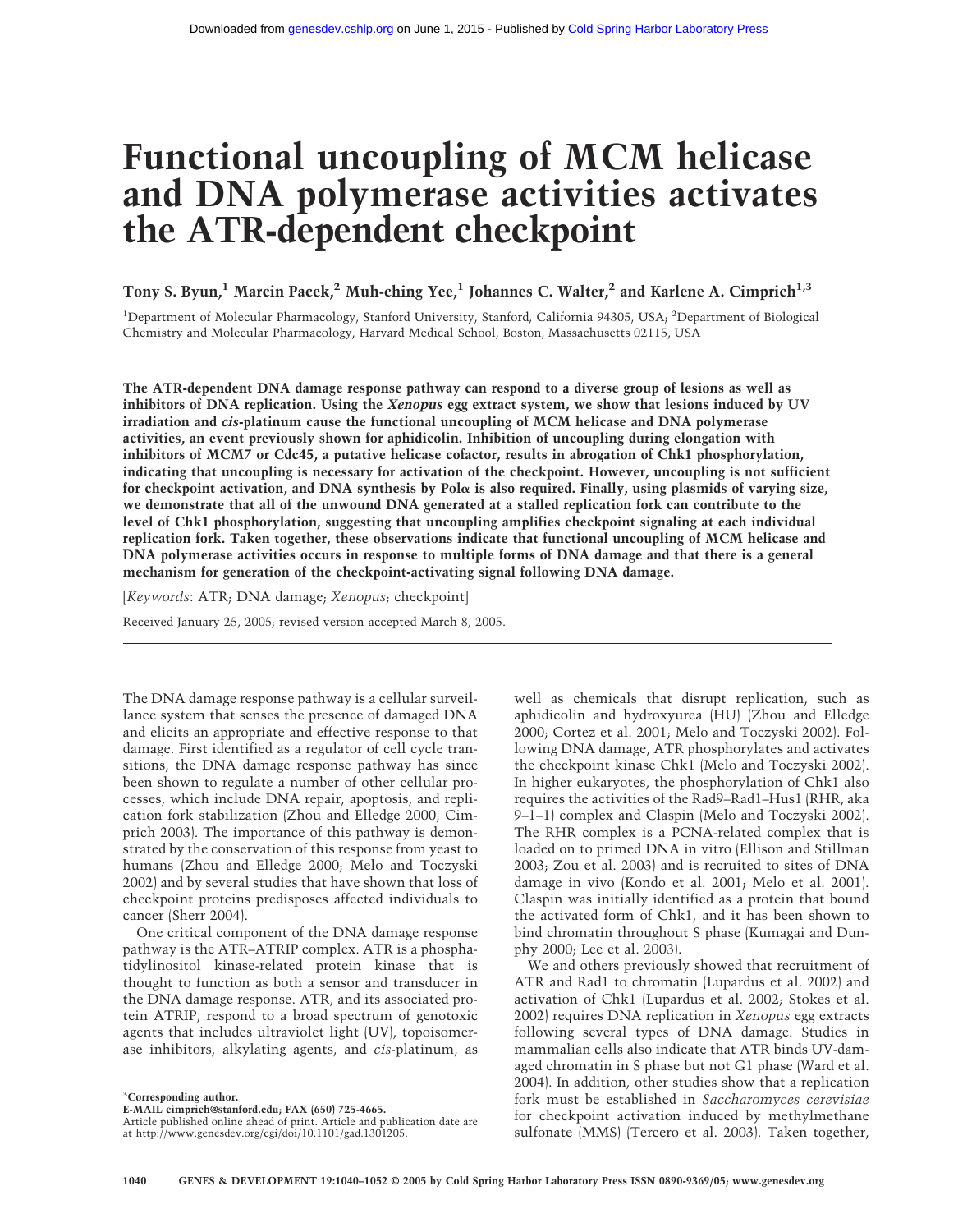these observations suggest that one or more replicationdependent events are needed to generate the signal that ATR recognizes for many types of DNA damage.

Although the exact nature of the biochemical signal(s) responsible for activating the ATR pathway and the replication-dependent steps necessary for its formation are still unclear, evidence from a number of different systems supports a central role for replication protein A (RPA)-coated single-stranded DNA (ssDNA) in the response. In yeast, certain RPA mutants exhibit a checkpoint defect and also adapt more rapidly to DNA damage (Longhese et al. 1996; Pellicioli et al. 1999). In addition, knock-down of the ssDNA-binding protein RPA results in a significant loss of both Chk1 phosphorylation and ATR foci formation following DNA damage in mammalian cells (Zou and Elledge 2003). In *Xenopus* egg extracts, RPA is also required for the recruitment of ATR to chromatin following treatment with aphidicolin (You et al. 2002) or etoposide (Costanzo et al. 2003) and for the recruitment of ATR to  $poly(dA)_{70}$  ssDNA (Lee et al. 2003). Importantly, in vitro experiments have shown that RPA is sufficient for the binding of ATRIP to ssDNA (Zou and Elledge 2003) and that RPA also facilitates the association of the RHR complex with DNA (Ellison and Stillman 2003; Zou et al. 2003).

Interestingly, the amount of ssDNA appears to increase following genotoxic stress, as RPA accumulates on chromatin in *Xenopus* extracts and mammalian cells treated with UV, MMS, HU, or aphidicolin (Michael et al. 2000; Mimura et al. 2000; Walter 2000; Lupardus et al. 2002; Zou and Elledge 2003). Moreover, in budding yeast, increased amounts of ssDNA have been observed by electron microscopy following HU treatment (Sogo et al. 2002). In the case of DNA damage, the mechanism by which this ssDNA accumulates is not known, nor is it clear if ssDNA accumulation is required for checkpoint activation. In principle, a number of DNA repair (e.g., nucleotide excision repair, base excision repair) and recombination processes could lead to the generation of ssDNA following DNA damage at several points in the cell cycle. Alternatively, during DNA replication, ssDNA could be formed if DNA polymerases are slowed by lesions and the replicative helicase continues to unwind DNA. Indeed, uncoupling of helicase and polymerase activities has been previously observed in the presence of aphidicolin (Walter and Newport 2000), and recent studies have shown that this aphidicolin-induced uncoupling is dependent on the MCM helicase (Pacek and Walter 2004).

In this study, we used a cell-free extract system derived from *Xenopus* eggs (Walter et al. 1998) to examine the mechanism by which ssDNA accumulates following DNA damage. We demonstrate that the appearance and disappearance of a highly unwound form of plasmid DNA that accumulates following aphidicolin treatment (Walter and Newport 2000) correlates with the phosphorylation of Chk1 on Ser 344 (S344). Importantly, this hyperunwound form of DNA was also observed upon replication of plasmid DNA damaged with either UV or *cis*-platinum. This suggests that DNA damage induces

uncoupling of helicase and polymerase activities and that these lesions, as well as aphidicolin, may generate a common checkpoint-activating DNA structure. Moreover, while stalling the replication fork with aphidicolin results in a robust checkpoint response, we find that aphidicolin elicits no checkpoint when the MCM DNA helicase is inactivated. Using plasmids of varying sizes, we also show that functional uncoupling of DNA unwinding and DNA synthesis during S phase may serve to amplify the level of Chk1 phosphorylation that can be achieved at each individual replication fork. Finally, we demonstrate that although DNA unwinding is necessary for checkpoint activation, it is not sufficient and that additional DNA synthesis by Pol $\alpha$  is needed. Taken together, these results suggest that functional uncoupling of helicase and polymerase activities is necessary to convert DNA lesions and chemical inhibitors of DNA replication into the signal(s) that activate the ATR-dependent checkpoint.

## **Results**

## *ATR, Rad1, and Claspin-mediated checkpoint activation with plasmid DNA*

We and others have previously shown that addition of aphidicolin, MMS, and UV-treated chromatin to *Xenopus* egg extracts leads to replication-dependent accumulation of RPA on chromatin (Michael et al. 2000; Mimura et al. 2000; Walter 2000; Lupardus et al. 2002). This observation indicates that ssDNA accumulates following these forms of DNA damage and that some replication-dependent event is necessary for that accumulation. Using the *Xenopus* egg extract system, we have also shown that aphidicolin treatment can lead to the formation of a highly unwound form of plasmid DNA, suggesting that the activity of the helicase can become uncoupled from the DNA polymerase (Walter and Newport 2000). We wanted to determine if the topological changes that occur in plasmid DNA following aphidicolin treatment are coupled to checkpoint activation. Thus, we first tested the idea that the ATR-mediated checkpoint could be studied using plasmid DNA. For these studies we used a completely soluble system derived from *Xenopus* egg extracts that allows replication of plasmid DNA (Walter et al. 1998). Efficient replication of plasmid DNA or chromatin in this system requires the initial incubation of the DNA in cytosol to assemble the prereplication complex (pre-RC). Subsequent addition of a concentrated nucleoplasmic extract (NPE) supplies high levels of cdk2 and cdc7 kinase activities, thereby allowing initiation of DNA replication (Walter 2000; Prokhorova et al. 2003).

When plasmid DNA was incubated with cytosol and then supplemented with NPE containing aphidicolin, Chk1 underwent robust phosphorylation on S344 (Fig. 1A, lane 3). This residue is phosphorylated in an ATRdependent manner following UV and aphidicolin treatment (Guo et al. 2000; Hekmat-Nejad et al. 2000; Liu et al. 2000). Incubation of UV-damaged plasmid DNA in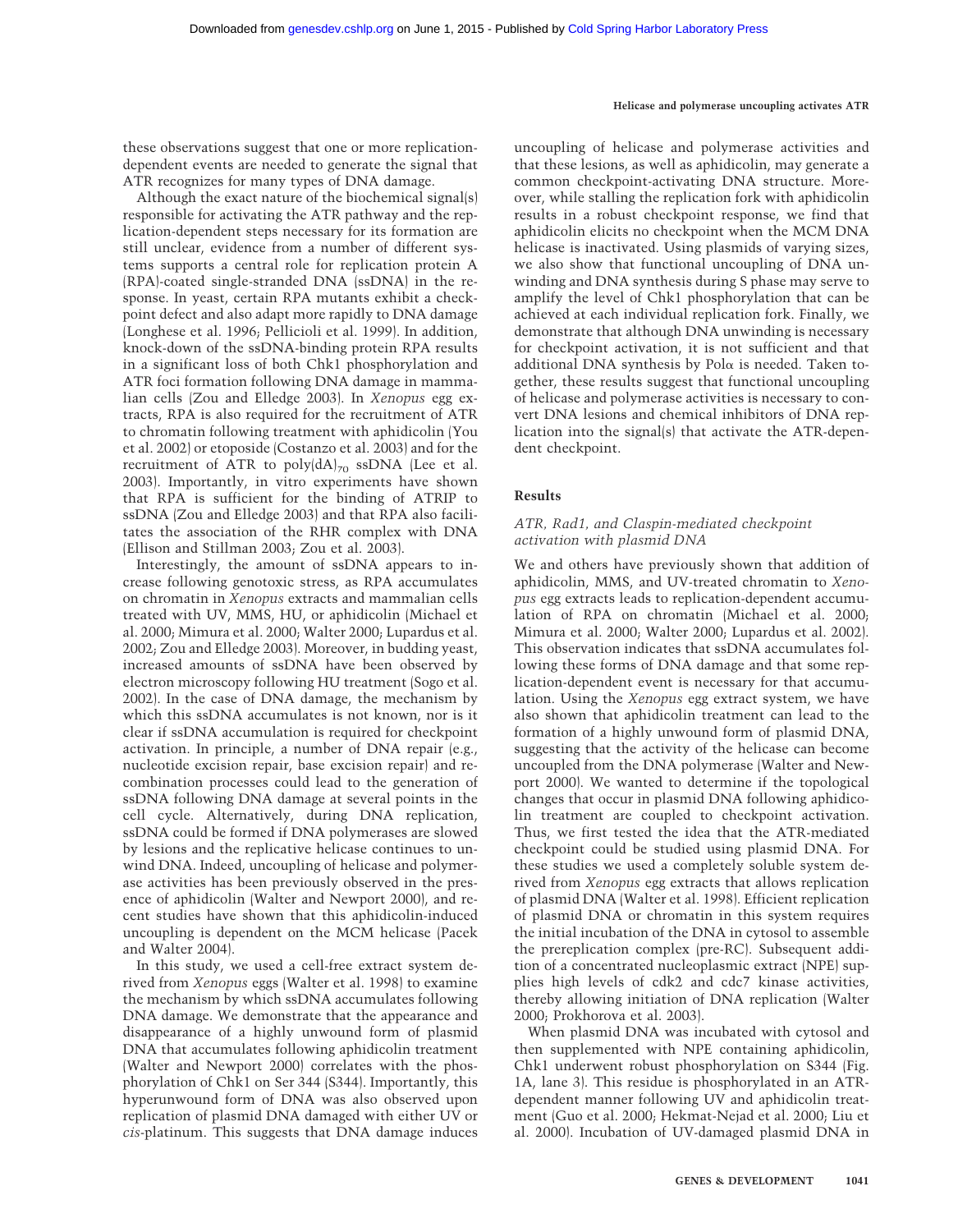Figure 1. Characterization of checkpoint activation using plasmid DNA. (*A*) Initiation of replication on plasmid DNA is required for Chk1 phosphorylation in response to aphidicolin and UV damage. Plasmid DNA was left untreated or pretreated with UV irradiation  $(1000 J/m<sup>2</sup>)$ , incubated in cytosol for 30 min, and then transferred to an equal volume of NPE in the presence or absence of aphidicolin (13 µM) as shown. Geminin was preincubated in cytosol at a concentration of 2 µM for 15 min prior to DNA addition, and p27KIP was added to NPE at a concentration of 10 µM immediately before addition to cytosol. Samples were analyzed for phospho-Chk1 (S344) or total Chk1 by immunoblotting. Replication was analyzed in parallel by incorporation of  $\alpha^{32}P$ ]dCTP into plasmid DNA followed by agarose gel electrophoresis and autoradiography. (*B*,*C*) Immunodepletion of Rad1, ATRIP, or Claspin.



NPE was incubated with rabbit IgG (mock),  $\alpha$ -Rad1,  $\alpha$ -ATRIP, or  $\alpha$ -Claspin antibodies, and the levels of each protein in depleted extracts were analyzed by immunoblotting. (*D*,*E*) Rad1, ATRIP, and Claspin are required for plasmid-mediated checkpoint activation. Depleted extracts were used to replicate plasmid DNA in the presence or absence of aphidicolin as described in *A*. Samples were taken post-NPE addition at the indicated times and immunoblotted as in *A*. (Lanes *9*,*10*) Recombinant Claspin (6 nM) was added to cytosol after immunodepletion.

cytosol followed by NPE also led to phosphorylation of Chk1 on the same residue (Fig. 1A, lane 5). Inhibition of replication with geminin (McGarry and Kirschner 1998) or p27KIP (Walter and Newport 2000) resulted in a complete loss of Chk1 phosphorylation following both UV and aphidicolin treatment, indicating that both responses are replication-dependent (Fig. 1A, lanes 4,6,8,9).

To determine if the ATR complex, RHR complex, and Claspin are required for Chk1 phosphorylation in this plasmid-based system, as they are for chromatin, we immunodepleted ATRIP, Rad1, and Claspin from both cytosol and NPE (Fig. 1B,C). Although aphidicolin induced robust Chk1 phosphorylation in mock-depleted extracts, no detectable Chk1 phosphorylation was observed using extracts immunodepleted of ATRIP, Rad1, or Claspin (Fig. 1D,E). Moreover, addition of recombinant Claspin to Claspin-depleted extracts restored Chk1 phosphorylation (Fig. 1E). These observations demonstrate that the ATR–ATRIP complex, the RHR complex, and Claspin mediate the checkpoint induced by aphidicolin during replication of plasmid DNA.

## *Chk1 activation follows aphidicolin-induced DNA unwinding*

To examine the relationship between DNA unwinding and checkpoint activation, we monitored the topology of plasmid DNA on chloroquine gels in the presence of aphidicolin. Upon protein extraction, plasmids that have been extensively unwound by a DNA helicase are rendered highly negatively supercoiled. Thus, they migrate rapidly on agarose gels even in the presence of high concentrations of chloroquine, which unwinds DNA upon intercalation and causes compensatory positive supercoiling in closed circular plasmids (Walter and Newport (U form) was generated in a reversible manner at concentrations of aphidicolin as low as 1.3 µM and that increasing the concentration of aphidicolin led to a dosedependent persistence of this unwound form. Aphidicolin was added to the cytosol prior to the initiation of replication triggered by NPE addition. To determine whether the appearance and disappearance of U-form DNA correlated with activation of Chk1, we examined the relationship between the phosphorylation state of Chk1 and the topology of DNA at these different concentrations of aphidicolin. The phosphorylation of Chk1 occurred within 10 min of the appearance of U-form DNA and was stronger at higher doses of aphidicolin (Fig. 2). Furthermore, the phosphorylation of Chk1 persisted as long as U-form DNA was present, and Chk1 dephosphorylation followed the disappearance of U-form DNA. These observations indicate that there is a temporal relationship between the unwinding of DNA induced by aphidicolin and Chk1 phosphorylation. They are also consistent with a previous study demonstrating a correlation between RPA accumulation on chromatin and Chk1 phosphorylation (Shechter et al. 2004a).

2000). We found that this hyperunwound form of DNA

## *Replication of damaged plasmid DNA leads to uncoupling of helicase and polymerase activities*

We previously showed that RPA accumulates on chromatin following UV irradiation and MMS treatment (Lupardus et al. 2002). One possibility is that this accumulation is due to the binding of RPA to ssDNA generated during repair of the lesions. However, it is also possible that these lesions cause accumulation of ssDNA by inducing uncoupling of helicase and polymerase activities, as observed for aphidicolin (Walter and Newport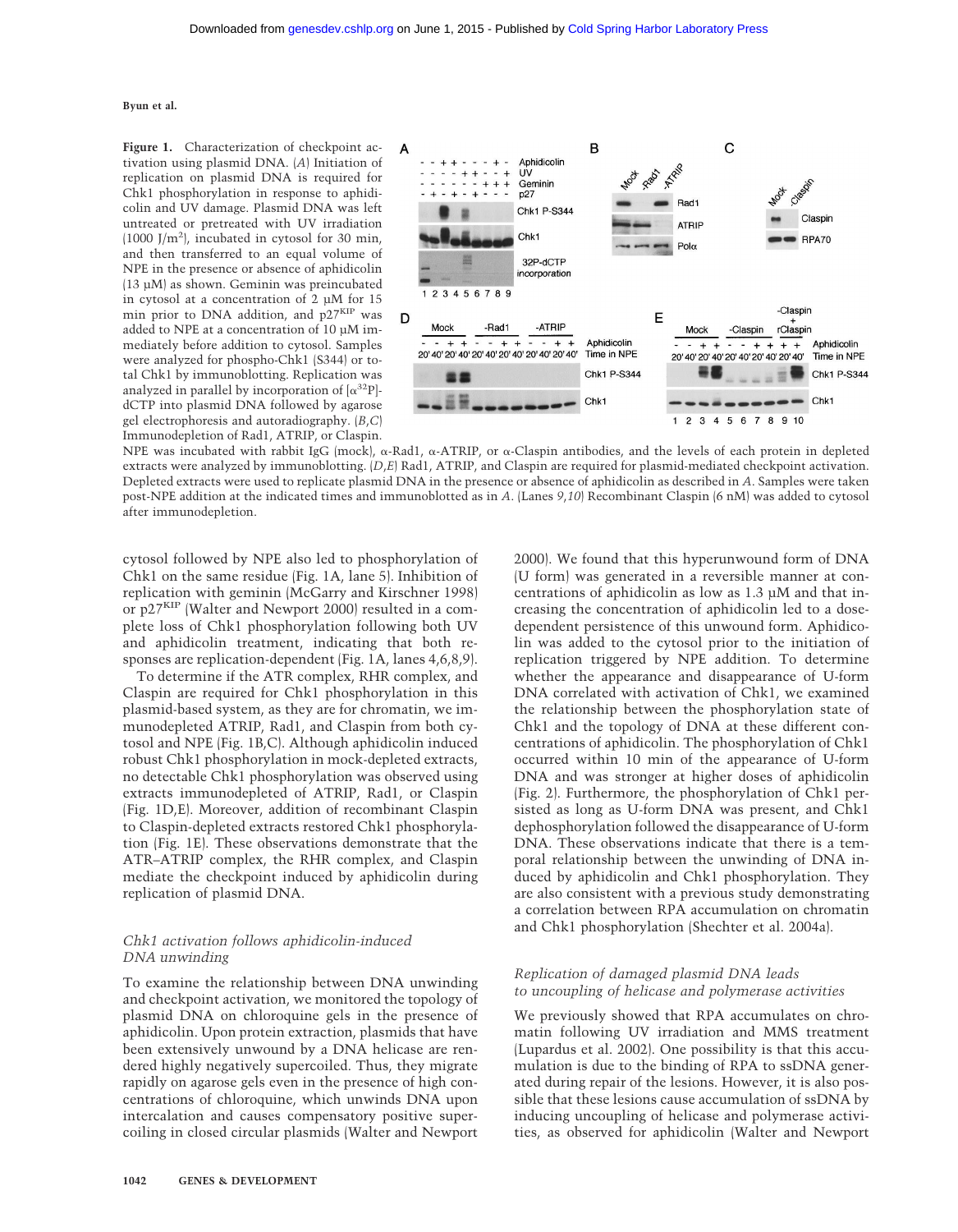

**Figure 2.** Chk1 phosphorylation on S344 induced by aphidicolin correlates with DNA unwinding. Plasmid DNA was incubated in cytosol containing the indicated concentration of aphidicolin for 30 min, then added to NPE as in Figure 1A. Parallel samples were removed at the indicated times and analyzed on chloroquine agarose gels and by immunoblotting for the phosphorylation of Chk1. RPA70 was used as a loading control.

2000). To distinguish between these possibilities, we asked whether U-form DNA was formed upon replication of plasmid DNA damaged by UV irradiation. We observed a dose-dependent formation of U-form DNA upon UV treatment (Fig. 3A). Inhibition of origin firing with geminin completely abrogated the accumulation of U form in response to UV damage (data not shown). Importantly, the disappearance of U-form DNA correlated with increased DNA synthesis, as monitored by radiolabeled dCTP incorporation (Fig. 3A). This indicates that loss of U-form DNA observed at 500 and 1000  $J/m^2$  can be attributed to DNA replication on the unwound strand. Significantly, when the phosphorylation state of Chk1 at S344 was examined in parallel, we found that the phosphorylation of Chk1 consistently followed the appearance of U-form DNA (Fig. 3A). These observations indicate that UV irradiation, like aphidicolin, leads to



hyperunwinding of DNA and are consistent with a role for DNA hyperunwinding in activation of the DNA damage checkpoint.

To determine if other forms of DNA damage can also induce the functional uncoupling of helicase and polymerase activities, we examined the effect of the chemotherapeutic *cis*-platinum. *Cis*-platinum has been shown to induce ATR-dependent cell cycle arrest and Chk1 phosphorylation (Cliby et al. 1998; Zhao and Piwnica-Worms 2001). First, we examined whether lesions generated by *cis*-platinum treatment induced the functional uncoupling of helicase and polymerase activities. Upon replication of plasmid DNA damaged with *cis*-platinum, significant accumulation of U-form DNA was observed (Fig. 3B). Moreover, when the initiation of replication was blocked with geminin, the formation of U-form DNA was abrogated. No detectable level of U form was

> **Figure 3.** DNA damage induces the functional uncoupling of MCM helicase and DNA polymerase activities. (*A*) UV damage induces hyperunwinding and Chk1 phosphorylation on S344. A 6-kb plasmid treated with the indicated levels of UV was added to cytosol to a final concentration of 26 µg/mL. After 30 min incubation, an equal volume of NPE was added. Samples were analyzed for phospho-Chk1 (S344) and RPA by immunoblotting at the indicated times as described in Figure 2. Replication was analyzed in parallel by incorporation of  $[\alpha^{32}P]$ -dCTP into plasmid DNA followed by analysis on chloroquine agarose gels and autoradiography. (*B*) *Cis*platinum induces replication-dependent hyperunwinding of plasmid DNA and Chk1 phosphorylation on S344. A 6-kb plasmid either mock-treated or treated with *cis*-platinum was added to cytosol to a final concentration of 15 µg/mL. NPE was added as in *A*. Geminin was added to cytosol to achieve a final concentration of 2 µM where indicated. Samples were taken at 20, 40, and 60 min post-NPE addition and analyzed as described in Figure 2. Total Chk1 is used as the loading control for the immunoblots.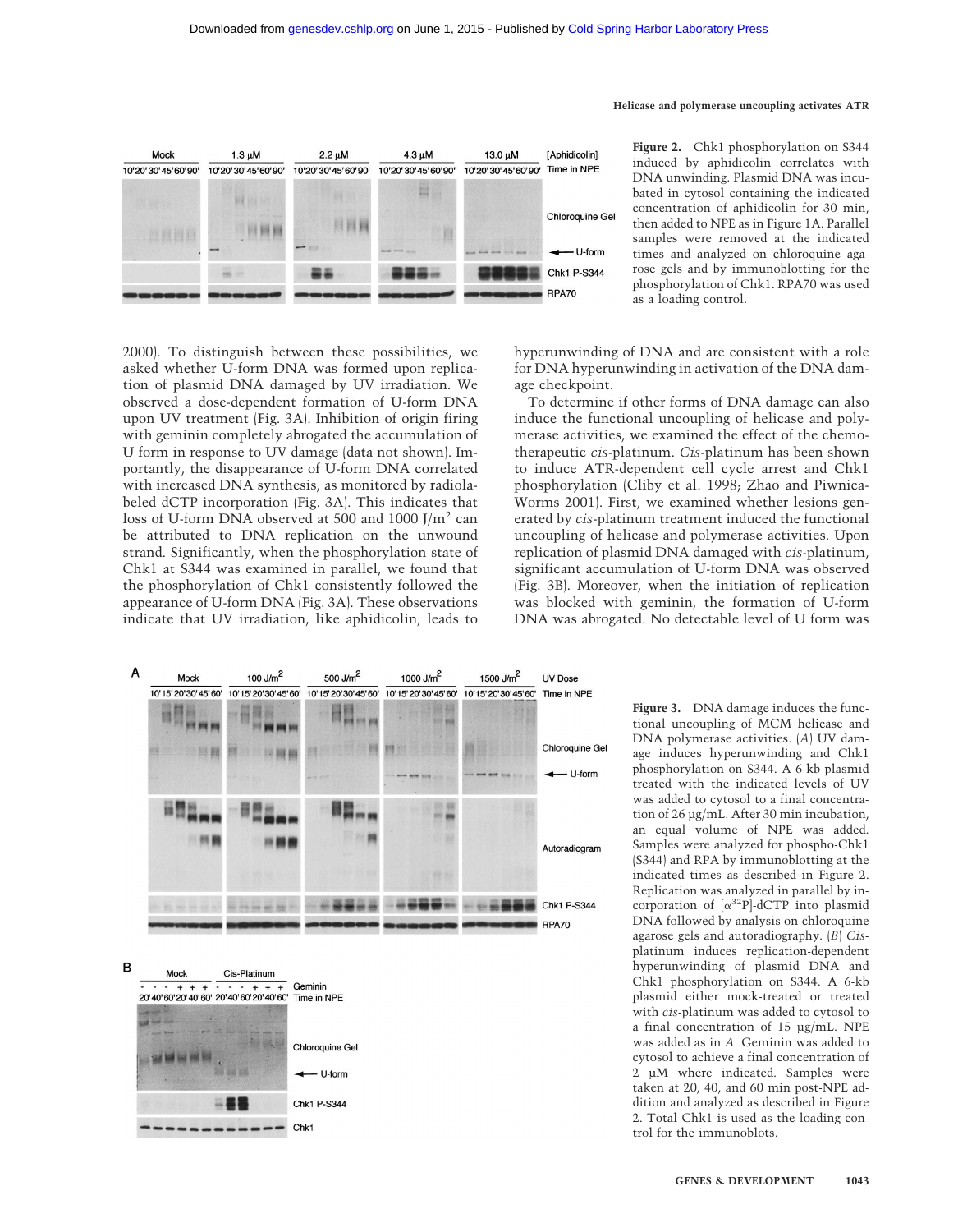A

#### **Byun et al.**

observed in samples containing mock-treated plasmid DNA. When we examined the phosphorylation state of Chk1 on S344 in parallel, we observed significant checkpoint activation upon replication of *cis*-platinum-treated plasmid DNA. No detectable level of Chk1 phosphorylation was observed upon replication of the mock-treated plasmid. It is notable that *cis*-platinum forms both intraand interstrand cross-links, the latter of which might be expected to block unwinding and checkpoint activation. However, the vast majority of lesions caused by *cis*-platinum are intrastrand cross-links (Kartalou and Essigmann 2001), and we expect that the predominance of these intrastrand lesions allows for sufficient uncoupling to induce the checkpoint. Taken together, these results show for the first time that two DNA damaging agents that induce ATR activation, UV and *cis*-platinum, cause the uncoupling of helicase and polymerase activities that leads to DNA hyperunwinding.

## *Inhibition of MCM-mediated hyperunwinding during elongation blocks Chk1 phosphorylation*

The relationship between U-form DNA and Chk1 phosphorylation suggests that hyperunwinding may be required for checkpoint activation. Because aphidicolin, UV, and *cis*-platinum-induced hyperunwinding are dependent on the initiation of DNA replication (Walter and Newport 2000; data not shown), they may reflect uncoupling of the replicative DNA helicase from the stalled polymerase. We and others have recently shown that the MCM2–7 complex (Pacek and Walter 2004; Shechter et al. 2004b), as well as the replication factor Cdc45 (Pacek and Walter 2004), are essential for unwinding during both the beginning and middle of S phase. These results strongly support the hypothesis that MCM2–7 functions as the replicative DNA helicase (Labib and Diffley 2001) and that Cdc45 acts as a helicase cofactor (Masuda et al. 2003).

**Figure 4.** MCM7 and Cdc45-mediated hyperunwinding is required for Chk1 phosphorylation. (*A*) Inhibition of hyperunwinding and checkpoint activation with Cdc45 neutralizing antibodies. Sperm chromatin was incubated with cytosol, NPE, and then p27KIP as indicated. Isolated chromatin was then treated with ELB buffer, Cdc45 neutralizing antibodies, or the same antibodies premixed with recombinant Cdc45 protein. After addition of treated chromatin into NPE, an aliquot was removed for analysis of Chk1 as described in Figure 1A. In parallel, a second aliquot was taken for chromatin isolation. Chromatin-bound proteins (MCM7, ORC2, Cdc45, and RPA34) were analyzed by immunoblotting with indicated antibodies. Aphidicolin (150 µM) was added to NPE where indicated. (*B*) Inhibition of hyperunwinding and checkpoint activation with  $Rb^{1-400}$ . Chromatin was isolated as in  $A$ , then treated with ELB,  $\rm Rb^{1-400}$ , or  $\rm Rb^{1-400}$ premixed with recombinant MCM7 protein. Aphidicolin (150 µM) and caffeine (5 mM) were added as indicated. Samples were taken and analyzed as described in *A*.

To directly test the hypothesis that MCM-mediated hyperunwinding is required to launch the checkpoint, we allowed replication to initiate, and then stalled the elongating complex with aphidicolin in the presence and absence of helicase inhibitors. Briefly, chromatin was incubated in cytosol to allow pre-RC formation, and it was then mixed with NPE for 25 min at a reduced temperature (19°C) to allow initiation of DNA replication but not completion of elongation (Fig. 4A). Although our previous data indicate that all origins fired during the lowtemperature incubation (Pacek and Walter 2004), p27<sup>KIP</sup> was added here and in all subsequent steps to ensure that no additional origins could fire. The partially replicated chromatin was isolated and incubated with buffer, purified Cdc45-neutralizing antibodies, or antibodies premixed with recombinant Cdc45 protein. The treated chromatin samples were then added to NPE containing aphidicolin. Significant accumulation of RPA on chromatin and caffeine-sensitive Chk1 phosphorylation on S344 were observed with the buffer-treated chromatin when aphidicolin was present, indicating that hyperunwinding and checkpoint activation had occurred (Fig. 4A, lanes 2,3). Importantly, treatment of the isolated chromatin with Cdc45 neutralizing antibodies significantly reduced RPA accumulation and Chk1 phosphorylation (Fig. 4A, lane 4). However, preincubation of the neutralizing antibodies with recombinant Cdc45 protein restored RPA accumulation and Chk1 phosphorylation (Fig. 4A, lane 5). The loading of MCM7, ORC2, and Cdc45 onto chromatin was unaffected by any of these treatments. These observations show for the first time that Cdc45-dependent hyperunwinding during elongation is necessary for activation of Chk1 following aphidicolin treatment.

As an independent means of blocking hyperunwinding, we inhibited the MCM2–7 complex. For these experiments we used an N-terminal fragment of the retinoblastoma protein  $(Rb^{1-400})$  that binds to MCM7 and

B

Sperm chromatin + cytosol Sperm chromatin + cytosol  $\downarrow$  30 min  $\sqrt{30}$  min **NPE NPF**  $\downarrow$  25 min  $\frac{1}{25}$  min **KIP** KIP  $\sqrt{15}$  min  $\frac{1}{2}$  15 min Isolate chromatin Isolate chromatin  $r$ MCM7  $rCdc45$ ELB ELB  $\alpha$ Cdc45 $\alpha$ Cdc45 ELB ELB ELB Rb Rb EĻB t  $\ddotmark$  $NPE$ <sup>aph</sup>  $NPE^{aph}$ **NPF NPE** MCM7 MCM7<br>ORC2<br>Cdc45 ORC2<br>Cdc45 **RPA34 RPA34** Chk1 Chk1 **Chk1 P-S344** Chk1 P-S344 caffeine caffeine  $\frac{+}{3}$  $\frac{+}{3}$  $\overline{2}$  $\overline{4}$ 5  $\overline{a}$ 5  $\overline{4}$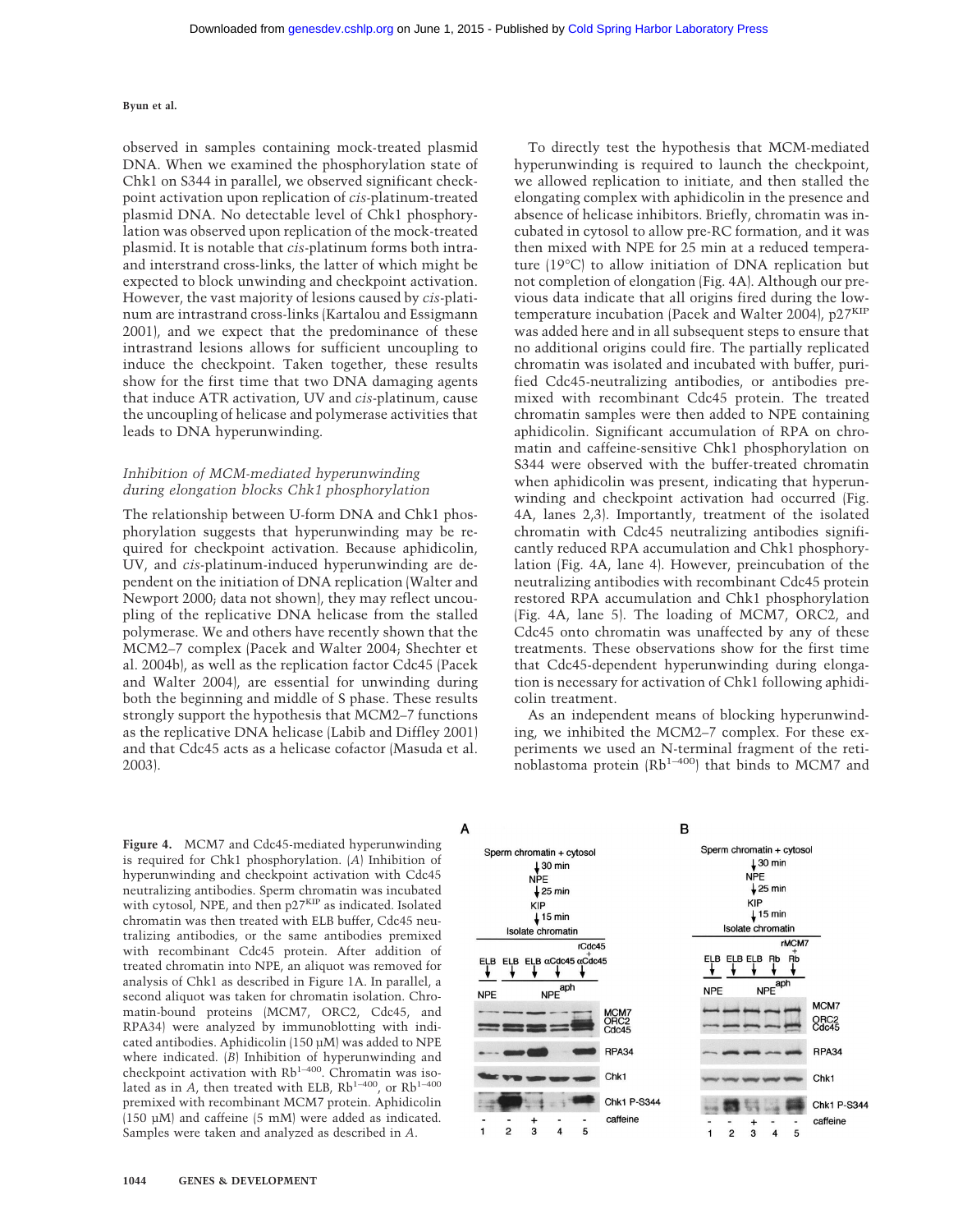## inhibits DNA replication and aphidicolin-induced unwinding (Sterner et al. 1998; Pacek and Walter 2004). DNA replication forks were synchronized during the elongation phase of DNA replication as described above. Chromatin was isolated and mixed with buffer,  $Rb^{1-400}$ or Rb<sup>1-400</sup> that had been preincubated with MCM7 peptide. Finally, NPE-containing aphidicolin was added. As seen in Figure 4B, aphidicolin induced RPA hyperloading (cf. lanes 1 and 2), and caffeine-sensitive Chk1 phosphorylation (cf. lanes 2 and 3). Importantly,  $Rb^{1-400}$  inhibited both RPA hyperloading and Chk1 phosphorylation (Fig. 4B, lane 4). Inhibition was reversed when  $Rb^{1-400}$ was preincubated with MCM7 peptide (Fig. 4B, lane 5). Taken together, these observations strongly suggest that in the context of a stalled DNA replication fork, MCM and Cdc45-dependent DNA hyperunwinding is necessary for the phosphorylation and activation of Chk1.

## *The amount of DNA unwinding determines the level of Chk1 activation induced with aphidicolin*

We previously showed that replication of a 3-kb plasmid in the presence of aphidicolin results in extensive unwinding (Walter and Newport 2000). Although we show that functional uncoupling of DNA unwinding and DNA synthesis is required for checkpoint activation, it is not known if the entire region of hyperunwound DNA contributes to checkpoint signaling. In fact, previous observations in *S. cerevisiae* suggest that extensive unwinding may not occur. Specifically, EM studies indicate that the amount of additional ssDNA generated at replication forks stalled with HU is ∼100 nucleotides (Sogo et al. 2002). Consistent with this, CHIP studies show also that uncoupling of Cdc45 and RPA from DNA synthesis is minimal in wild-type yeast cells treated with HU (Katou et al. 2003). In addition, it has been suggested that the number of functional replication forks may determine the level of checkpoint activation in *S. cerevisiae* (Shimada et al. 2002).

We sought to test the contribution of the unwound DNA to Chk1 phosphorylation in the *Xenopus* system. If the number of origins, and thus the number of replication forks, determines the level of checkpoint activation, comparable levels of Chk1 phosphorylation should be observed with aphidicolin when equal molar quantities of different sized plasmids are examined, assuming an equal number of origins per plasmid. On the other hand, if the unwound DNA contributes to checkpoint activation, then larger plasmids should produce a greater signal with aphidicolin when added on an equal molar basis since these plasmids should have more unwound DNA per mole of plasmid.

To determine whether the unwound DNA contributes to Chk1 phosphorylation, we tested three different sized plasmids and compared the levels of Chk1 phosphorylation generated upon aphidicolin treatment. Plasmids of <10 kb are replicated via a single origin in *Xenopus* egg extracts (Lucas et al. 2000). Therefore, we initially used equal molar amounts of a 0.8-, 3.0-, and 9 kb plasmid in these experiments. The 0.8-kb plasmid was generated by intramolecular self-ligation of a blunt-ended PCR product, and the plasmid was shown to replicate when incubated sequentially in cytosol then NPE (data not shown). In addition, this plasmid induced Chk1 phosphorylation on S344 following aphidicolin treatment in a gemininsensitive manner (data not shown).

We found that the level of Chk1 phosphorylation increased with increasing plasmid size when the plasmids were present on an equal molar basis (Fig. 5A). Interestingly, we also found that the amount of Chk1 phosphorylation was roughly proportional to the size of the plasmid (Fig. 5A). Consistent with this, when the 9-kb and 0.8-kb plasmids were present on an equal mass basis, the levels of Chk1 phosphorylation observed were comparable (Fig. 5B). These data strongly suggest that it is not the number of origins or replication forks that deter-



**Figure 5.** The amount of DNA unwinding determines the level of Chk1 activation induced with aphidicolin. (*A*) Equal molar amounts of larger plasmids induce higher levels of Chk1 phosphorylation than smaller plasmids. Equal molar amounts (∼0.4 nM) of a 9-, 3-, or 0.8-kb plasmid were added to cytosol, then NPE, as described in Figure 1, and aphidicolin was added to a final concentration of 30 µM. Samples were taken at 60 and 90 min and analyzed for phospho-Chk1 (S344) or total Chk1 by immunoblotting. The amount of DNA and level of Chk1 phosphorylation was determined as described in Materials and Methods. The amount of Chk1 phosphorylation achieved per mole of each plasmid was calculated for each plasmid and graphed as shown. (*B*) Equal mass amounts of 0.8- and 9-kb plasmid DNA generate equivalent levels of Chk1 phosphorylation. Equal mass amounts of a 0.8- or 9-kb plasmid (∼ 0.2 µg/mL) or a fivefold greater amount of the 9-kb plasmid (∼1 µg/mL) were replicated in the presence of aphidicolin (30 µM) as described in *A*. The amount of DNA was determined as described in Materials and Methods. Samples were taken at 30, 60, and 90 min post-NPE addition and analyzed for phospho-Chk1 (S344) or total Chk1 by immunoblotting. The molar and mass equivalents of each plasmid are shown.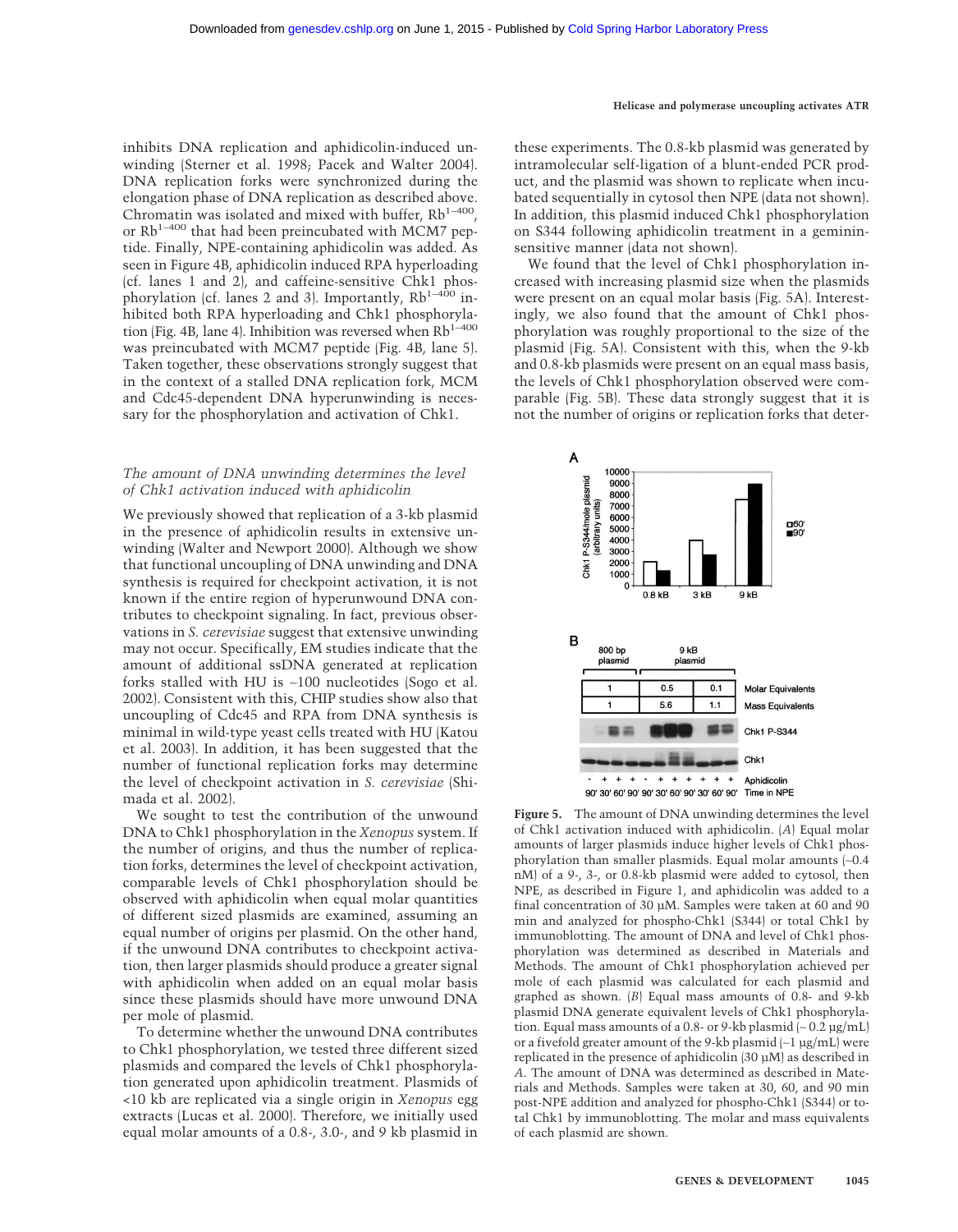mines the level of checkpoint activation, but rather the amount of unwound DNA. They also demonstrate that 800 bp of unwound DNA is sufficient to induce the phosphorylation of Chk1 and that additional unwinding contributes to the extent to which Chk1 is phosphorylated.

## *Uncoupling of MCM helicase and DNA polymerase activities is not sufficient for checkpoint activation*

Although we observed a temporal relationship between U-form DNA and checkpoint activation, Chk1 phosphorylation consistently lagged behind U-form DNA by at least 10 min with both UV and aphidicolin (Figs. 2, 3). This indicates that DNA unwinding may be necessary, but not sufficient, to trigger the checkpoint. Since this effect appeared to be more pronounced at higher UV and aphidicolin doses, we examined the effect of further increasing the concentration of aphidicolin on checkpoint activation during replication of plasmid DNA. The addition of 15 µM aphidicolin induced robust Chk1 phosphorylation by the 30-min time point (Fig. 6A). However, when aphidicolin was present at 150 or 375 µM, checkpoint activation was significantly delayed, and at a concentration of 1.1 mM, Chk1 phosphorylation was undetectable. Plasmid hyperunwinding was observed at all concentrations of aphidicolin tested, as determined by the generation of U-form DNA, but replication was progressively inhibited as the concentration of aphidicolin was increased. The appearance of U-form DNA at high concentrations of aphidicolin indicates that hyperunwinding is not sufficient for activation of Chk1 (Fig. 6A). Importantly, however, the phosphorylation of Chk1 strongly correlated with the extent of DNA replication, suggesting that the synthesis of DNA is necessary for checkpoint activation. Moreover, when 1.5 mM aphidicolin was added during S phase, we observed robust checkpoint activation (Fig. 6B). This latter observation demonstrates that checkpoint activation can occur with 1.5 mM aphidicolin if some DNA synthesis has already occurred.

As an alternative method of inhibiting DNA synthesis, we examined the effects of inhibiting  $P$ ol $\alpha$  with the monoclonal antibody SJK-132. SJK-132 has been shown to specifically inhibit the DNA polymerase activity of Pol $\alpha$  (Tanaka et al. 1982) and induce the phosphorylation of Chk1 in *Xenopus* egg extracts (Michael et al. 2000). If DNA synthesis is required for checkpoint activation, we would expect that, like aphidicolin, partial disruption of DNA replication with SJK-132 would activate the checkpoint by inducing an uncoupling event and allowing an adequate level of DNA synthesis. However, further inhibition would eventually result in loss of the checkpoint, as observed for aphidicolin (Fig. 6A). Consistent with this hypothesis, the addition of SJK-132 to a final concentration of 44 µg/mL or 176 µg/mL induced significant Chk1 phosphorylation (Fig. 6C). However, upon addition of SJK-132 to a final concentration of 880 µg/mL, a dramatic decrease in the level of Chk1 phosphorylation was observed (Fig. 6C). The addition of SJK-132 to a final concentration of 880 µg/mL in crude interphase extracts

**Figure 6.** Uncoupling of MCM helicase and DNA polymerase activities is not sufficient for checkpoint activation. (*A*) High concentrations of aphidicolin prevent Chk1 phosphorylation. Plasmid DNA was replicated as described in Figure 1A. Aphidicolin was added to achieve a final concentration as shown. Samples were analyzed for phospho-Chk1 (S344) or total Chk1 by immunoblotting at the indicated times. Replication was analyzed in parallel by incorporation of  $\alpha^{32}P$ -dCTP into plasmid DNA followed by analysis on chloroquine agarose gels and autoradiography. (*B*) Addition of a high concentration of aphidicolin in S phase induces immediate Chk1 phosphorylation. The experiment was performed as described in *A* using plasmid DNA except that aphidicolin was added to a concentration of 1.5 mM to cytosol prior to NPE addition or 25 min post-NPE addition. (*C*) Monoclonal antibody SJK-132 can both activate and block Chk1 phosphorylation. A stock solution of SJK-132 (22 mg/mL stock) was added to crude interphase extract at 0.2%, 0.8%, or 4% v/v prior to chromatin addition. Sperm chromatin was added to a final concentration of  $2000$  nuclei/ $\mu$ L. Aphidicolin was added to a final concentration of 100 µg/mL. Samples were taken at the times shown and immunoblotted with antibodies to phospho-Chk1 (S344) and RPA70.

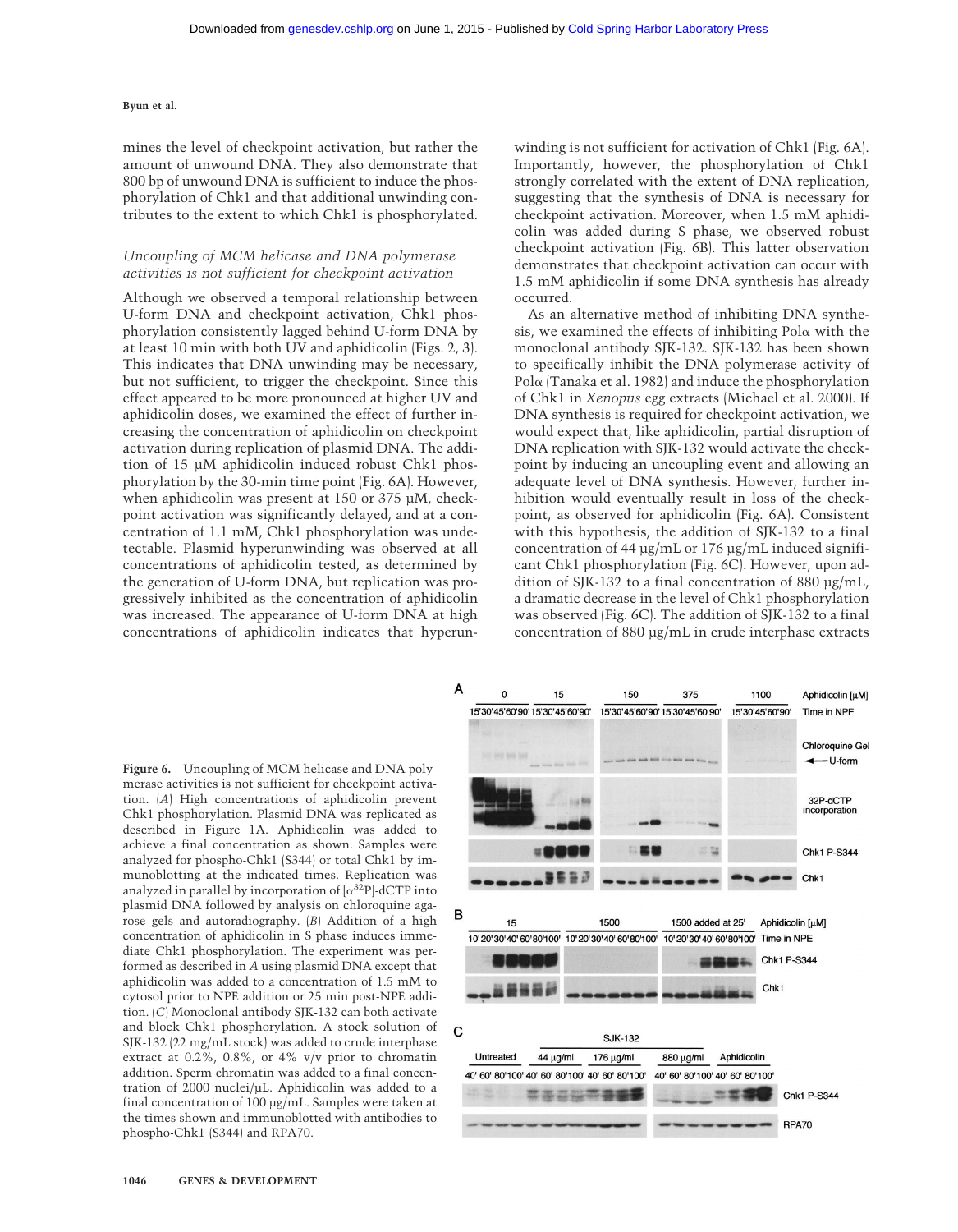also abrogated the Chk1 phosphorylation that occurs in response to aphidicolin and UV-damaged chromatin (data not shown). Importantly, significant RPA accumulation on chromatin was observed at all the concentrations of SJK-132 examined, demonstrating that the loss of the checkpoint did not result from a lack of nuclear envelope formation, origin firing, or a failure to functionally uncouple helicase and polymerase activities (data not shown). Taken together, these data demonstrate a requirement for DNA polymerase  $\alpha$  in activation of the ATR-dependent checkpoint, consistent with previous observations (Michael et al. 2000). However, since aphidicolin and SJK-132 inhibit DNA polymerase activity and not RNA primer synthesis (Yagura et al. 1983; Sheaff et al. 1991), these results further suggest it is the DNA polymerase activity of Pol $\alpha$  that is critical for checkpoint activation.

## *DNA polymerase activity of Pol*α *is needed for Rad1 chromatin binding*

We had previously shown that aphidicolin induces the recruitment of the ATR and Rad1 checkpoint complexes onto chromatin in egg extracts (Lupardus et al. 2002). In order to determine how aphidicolin acts to block checkpoint activation at high concentrations (Fig. 6A), we examined the chromatin binding of both checkpoint protein complexes. When 25 µM aphidicolin was added to extracts, robust Chk1 phosphorylation was observed, and RPA,  $Pola$ ,  $PCNA$ ,  $ATRIP$ ,  $Claspin$ , and Rad1 accumulated on chromatin (Fig. 7). However, when the concentration of aphidicolin was increased to 740 µM, Chk1 phosphorylation and chromatin binding of Rad1 was abrogated. This concentration of aphidicolin also blocks PCNA loading (Fig. 7; Michael et al. 2000; Arias and Walter 2005) by preventing adequate elongation of the



**Figure 7.** DNA polymerase activity of Pol $\alpha$  is needed for Rad1 chromatin binding. *Xenopus* sperm chromatin (10,000 nuclei/ µL) was preincubated in cytosol containing the indicated concentrations of aphidicolin for 30 min, then mixed with an equal volume of NPE. The chromatin was isolated 50 min later and bound proteins were analyzed by immunoblotting with the indicated antibodies. Prior to chromatin isolation, samples were taken and immunoblotted with antibodies to phospho-Chk1 (S344) and Chk1.

 $RNA/DNA$  primer synthesized by Pol $\alpha$ . Importantly, the loading of RPA, Pol $\alpha$ , Claspin, and ATRIP were unaffected (Fig. 7). Taken together, these observations suggest that recruitment of RPA, ATRIP, and Pol $\alpha$  is not sufficient for Rad1 chromatin binding or Chk1 phosphorylation and that synthesis and elongation of a DNA primer is necessary to recruit the RHR complex onto chromatin for activation of Chk1.

## **Discussion**

Different forms of genotoxic stress can lead to activation of the ATR-dependent DNA damage checkpoint (Melo and Toczyski 2002). This raises the question of whether each distinct lesion is directly recognized by checkpoint proteins or whether these lesions are processed into a common intermediate. Here we provide evidence that functional uncoupling of MCM helicase and DNA polymerase activities occurs in response to multiple forms of DNA damage and that this event is necessary to generate a common DNA intermediate required for activation of Chk1 during S phase. We also show that this uncoupling event serves to increase the amount of checkpoint-activating signal generated at each replication fork.

## *DNA damage induces uncoupling of helicase and polymerase activities*

Previous studies suggest that ssDNA may be a critical intermediate for checkpoint activation and several studies have shown that this structure accumulates following DNA damage (see above). However, it is not known if this accumulation is necessary for checkpoint activation or how the ssDNA is made. To explore the mechanism by which ssDNA is generated following DNA damage, we have analyzed the topology of DNA treated with UV and *cis*-platinum in *Xenopus* egg extracts. We find that plasmid DNA damaged with these agents undergoes extensive, replication-dependent unwinding to generate a common DNA intermediate (Fig. 3). This intermediate is also observed upon addition of aphidicolin (Fig. 2; Walter and Newport 2000). These observations indicate for the first time that DNA unwinding and DNA synthesis can become uncoupled in response to DNA damage. From our data, however, we cannot determine if the helicase and polymerase actually become physically uncoupled in the presence of aphidicolin or DNA damage. Instead, this may be only a functional uncoupling whereby the helicase and polymerase remain physically coupled while the helicase continues to unwind DNA.

The observed uncoupling of helicase and polymerase activities induced by UV irradiation and *cis*-platinum demonstrates that lesions formed by these agents have a greater inhibitory effect on the DNA synthesis machinery than on DNA unwinding mediated by the MCM helicase. Consistent with these results, the T-antigen helicase, which is structurally similar to the MCM helicase (Pape et al. 2003), was shown to display no detectable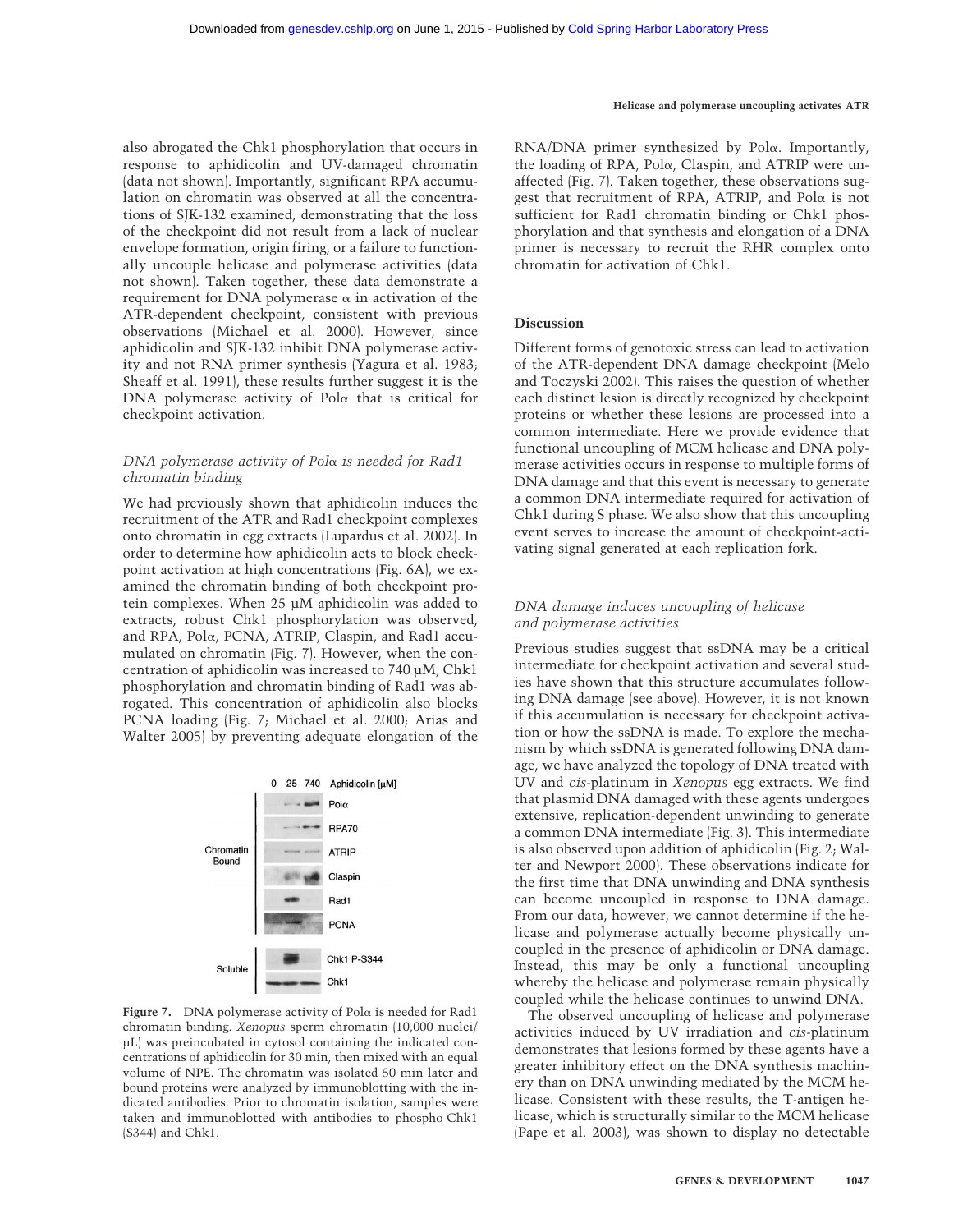sensitivity to either UV lesions or *N*-2-acetylaminofluorene adducts when unwinding double-stranded DNA substrates in vitro (Veaute et al. 2000). In contrast, prokaryotic and eukaryotic replicative polymerases are blocked by lesions on DNA (Moore et al. 1981; Veaute et al. 2000). Our results, along with the previous characterization of the T-antigen helicase, suggest that the ability to efficiently unwind many damaged templates may be a general characteristic of this enzyme class.

## *Functional uncoupling of MCM helicase and polymerase activities is a determinant of checkpoint activation*

Importantly, we provide the first direct evidence that uncoupling of helicase and polymerase activities is necessary for activation of the checkpoint. Inhibition of unwinding by addition of antibodies that neutralize Cdc45, a putative cofactor for MCM activity, or by addition of a fragment of Rb that binds to MCM7 and inhibits DNA replication, prevents activation of the checkpoint (Fig. 4). Importantly, the MCM complex was inhibited during the elongation phase of DNA replication in these experiments. Thus, replication forks have already been assembled and DNA synthesis initiated when the polymerase is stalled by aphidicolin. Since the replication fork is present under these conditions, these results suggest the signal does not emanate from the fork per se. Consistent with this hypothesis, we found that the activation of Chk1 correlated with the amount of unwound DNA and not the number of replication forks assembled in the extract (Fig. 5).

Thus, the checkpoint is a sensor that monitors the product resulting from a difference in helicase and polymerase activities (i.e., unwound DNA) rather than the absolute rate of DNA replication. This strategy has several advantages. First, the checkpoint should be more adaptable to different basal rates of DNA replication. For example, the cell would not be susceptible to activation of the checkpoint when a slowing of all S-phase processes result, such as might occur at low temperature, under conditions of low energy, or when the replication fork progresses through heterochromatin. Instead, the checkpoint would only be activated in what might be the more dangerous situation—when the activities of these two enzymes become uncoordinated at the replication fork.

Second, and perhaps more importantly, by converting lesions or other polymerase-slowing events into a common intermediate, a general solution exists for responding to a broad range of events that threaten genomic stability. These events include multiple types of DNA damage as well as other insults that do not cause DNA damage, at least initially, but which interfere with coordination between helicase and polymerase activities. In accord with this idea, we have found that partial depletion of Pol $\alpha$  not only slows the rate of DNA synthesis, but also causes the formation of unwound DNA and activation of the checkpoint (T. Byun and K. Cimprich, unpubl.). This checkpoint activation could result from a discordant synthesis of leading and lagging strands or slower action of the polymerases during DNA replication, but in any case, it shows that other mechanisms of creating an imbalance in the rate of DNA unwinding versus DNA synthesis can generate this common checkpoint-activating signal.

Another consequence of this uncoupling mechanism may be to create a threshold for checkpoint activation. Processes such as DNA repair and lesion by-pass may allow DNA replication to occur efficiently at low levels of DNA damage such that extensive uncoupling of DNA unwinding and DNA synthesis does not occur and the checkpoint is minimally induced. However, when the level of DNA damage exceeds the level that can be repaired or by-passed efficiently, significant stalling of polymerases would occur, leading to functional uncoupling of MCM helicase activity and strong, sustained checkpoint activation. This could provide the cell with the ability to tolerate some level of DNA damage without activating the checkpoint. It might also allow the cell to respond to low but persistent levels of DNA damage or unreplicated DNA.

One important issue to consider is whether this mechanism of generating ssDNA occurs in eukaryotic cells. A study in yeast shows only a modest increase in the amount of ssDNA generated in response to HU (Sogo et al. 2002). This could indicate that only minimal uncoupling is possible and necessary for checkpoint activation in yeast. However, because HU and aphidicolin inhibit DNA synthesis to different degrees and by distinct mechanisms, it is also possible that the difference in the amount of uncoupling may reflect the level of polymerase inhibition. Consistent with the idea that uncoupling does occur in mammalian cells, treatment of human melanoma cells with aphidicolin has been shown to induce the formation of large regions (>20 kb) of ssDNA (Lonn and Lonn 1988). In addition, other studies in mammalian cells have demonstrated the accumulation of ssDNA (Scudiero and Strauss 1974; Stewart and Hristoforidis 1987) or chromatin-bound RPA (Zou and Elledge 2003) in response to various types of genotoxic agents. Although further studies will be required to delineate whether the observed accumulation of RPA and/or ssDNA occurs through the proposed uncoupling model, these observations argue that a similar mechanism is used in eukaryotic cells.

Interestingly, two recent studies have shown a role for the MCM complex in activating the ATR-dependent checkpoint in mammalian cells (Cortez et al. 2004; Tsao et al. 2004). These studies show that depletion of MCM7 prevents Chk1 phosphorylation in response to DNA damage or aphidicolin treatment (Cortez et al. 2004; Tsao et al. 2004) and also causes a defect in the formation of ATR nuclear foci following UV (Tsao et al. 2004). Although a direct role for MCM7 in signaling to Chk1 cannot be ruled out, based on the role of the MCM complex in functional uncoupling following both UV and aphidicolin treatment, these observations could also result from a failure to generate the checkpoint signal.

We also show that while unwinding is necessary for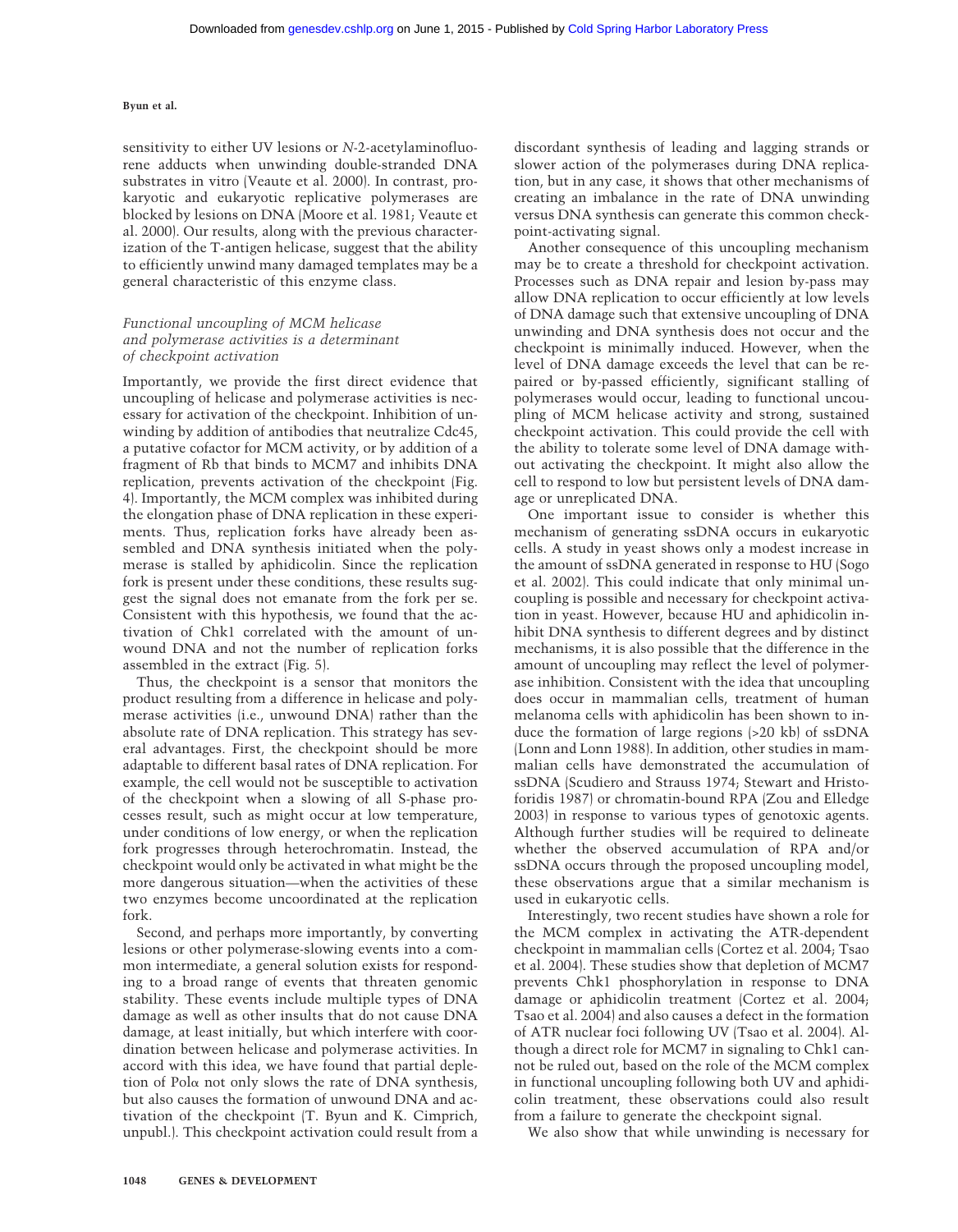Chk1 phosphorylation, it is not sufficient, and DNA synthesis by the Pol $\alpha$  complex is needed. This result is based in part on the observation that high concentrations of DNA polymerase inhibitors, aphidicolin and SJK-132 antibody, blocked Chk1 phosphorylation. Consistent with this idea, only those concentrations of aphidicolin that allowed DNA synthesis led to activation of Chk1, although hyperunwinding was induced by all concentrations of aphidicolin examined (Fig. 6A). Moreover, there was a strong correlation between the timing of DNA synthesis and Chk1 phosphorylation. This model is consistent with findings in *Schizosaccharomyces pombe* that show a requirement for the DNA polymerase activity of Pol $\alpha$  in preventing inappropriate entry into mitosis with no DNA synthesis (Bhaumik and Wang 1998). What is not clear, however, is whether events downstream of Pol $\alpha$  DNA polymerase activity, such as PCNA loading, may still be necessary.

At first glance, this result appears to be in conflict with a previous study in *Xenopus* egg extracts, which concluded that DNA synthesis by the Pol $\alpha$  complex is not necessary for checkpoint activation and that RNA primer synthesis is the critical checkpoint-activating event (Michael et al. 2000). However, that conclusion was based on the ability of aphidicolin and SJK-132 to induce Chk1 phosphorylation. Indeed, we found that these agents did induce Chk1 phosphorylation at some concentrations, but that higher concentrations delayed and ultimately inhibited this event. Because RNA primer synthesis is insensitive to aphidicolin (Sheaff et al. 1991) and the monoclonal antibody SJK-132 (Yagura et al. 1983), our results argue that the RNA primer is not sufficient for Chk1 activation and that extension of the RNA primer by the aphidicolin-sensitive polymerase subunit of Pol $\alpha$  is necessary. Since even a very low level of replication was sufficient to induce Chk1 phosphorylation (Fig. 6A), it is likely that the potent inhibition of DNA polymerase  $\alpha$  needed to block Chk1 phosphorylation was not achieved at the single time point and concentration examined in this previous study.

Finally, we find that  $Pola$  DNA polymerase activity is necessary for loading Rad1 but not ATR onto chromatin. These observations strongly suggest that the formation of ssDNA and the chromatin association of RPA and ATR are not sufficient for activation of Chk1. They are also consistent with the observation that depletion of Pol $\alpha$ , which blocks all DNA synthesis, prevents RHR loading (You et al. 2002), and they reinforce the idea that ATR and RHR loading are independent events (Kondo et al. 2001; Melo et al. 2001; Zou et al. 2002; Lee et al. 2003).

## *Functional uncoupling of helicase and polymerase activities amplifies the level of checkpoint activation*

Using different sized plasmids, we have also investigated the extent to which DNA unwinding contributes to activation of the checkpoint. Because a plasmid of 800 bp can induce Chk1 phosphorylation, we conclude that extensive accumulation of ssDNA at the replication fork is not necessary to trigger checkpoint activation and that the minimal amount of unwound DNA required for checkpoint activation is 800 bp or less. This is consistent with the idea that ssDNA generated during ongoing DNA replication can regulate the timing of origin firing through ATR (Marheineke and Hyrien 2004; Shechter et al. 2004a). However, we also show that the additional unwound DNA that is formed with larger plasmids can contribute to the strength and duration of Chk1 phosphorylation. Thus, the generation of extensive regions of unwound DNA through this uncoupling event may provide the cell with a mechanism of amplifying the level of Chk1 phosphorylation that can be achieved per replication fork. Interestingly, we found that the amount of Chk1 phosphorylation observed was roughly proportional to the amount of ssDNA that would be formed if full uncoupling occurred with the different sized plasmids. This suggests that unwinding is complete on each of the plasmids used. Indeed, when we examined the extent of unwinding by electron microscopy of a 13-kb plasmid replicated in NPE system in the presence of aphidicolin, we observed that the entire plasmid had become unwound (K. Mowrer and J. Walter, unpubl.). At present it is not clear if the increased level of Chk1 phosphorylation achieved with the larger plasmids is due solely to the longer regions of ssDNA, as the synthesis of additional DNA primers on this unwound DNA is still possible. This model is supported by our previous observation that  $Pola$  accumulates on chromatin in response to aphidicolin (Michael et al. 2000; Lupardus et al. 2002) and DNA damage (Lupardus et al. 2002), although the presence of additional primers has not been directly observed.

## *Model for checkpoint activation*

Taken together with other findings, our results suggest the following model for checkpoint activation, a major determinant of which is the relationship between DNA helicase and polymerase activities. In the absence of genotoxic stress, the rate of DNA unwinding is less than or equal to the rate of DNA synthesis, likely due to a slower intrinsic rate of unwinding relative to DNA synthesis. This limits the amount of unwound DNA during S phase and keeps checkpoint activation to a minimum. Upon perturbation of DNA synthesis by DNA damage or other inhibitors of DNA replication, however, the rate of unwinding becomes greater than the rate of DNA synthesis, leading to a functional uncoupling of the MCM helicase from the replicative polymerases (Fig. 8). This results in the creation of large regions of unwound ssDNA and leads to the accumulation of RPA, ATRIP, and ATR on chromatin. As unwinding occurs, the Pol $\alpha$ – primase complex begins DNA synthesis on the unwound DNA, creating an additional necessary component of the signal that recruits the RHR complex onto chromatin. The induced proximity of the ATR and RHR complexes at primer/template junctions then leads to Chk1 phosphorylation.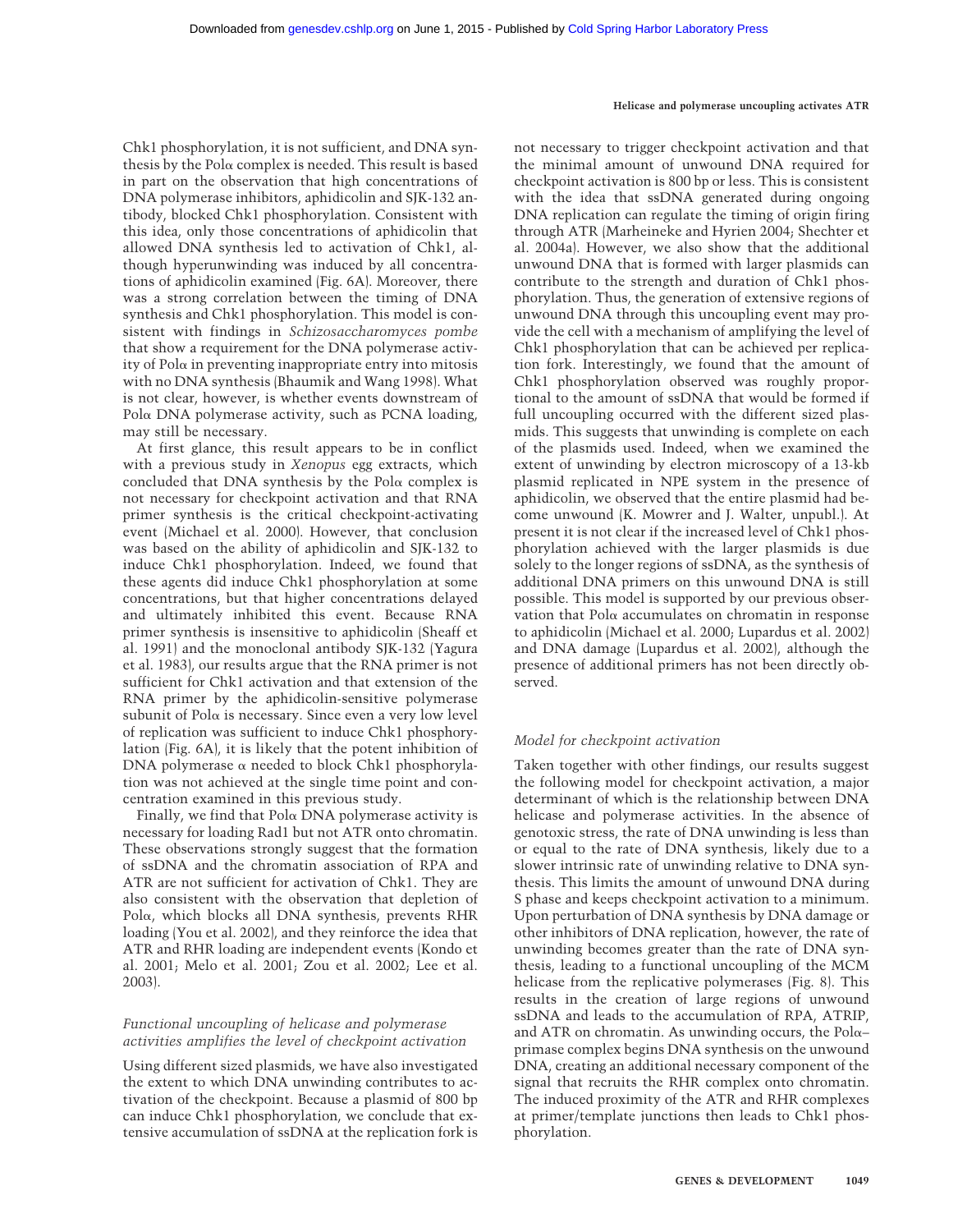

**Figure 8.** Model for activation of the ATR-mediated checkpoint.

#### **Materials and methods**

#### Xenopus *egg extracts*

Interphase extracts were prepared as described (Lupardus et al. 2002). Membrane-free egg cytosol and NPE were prepared as described previously (Walter et al. 1998).

#### *Antibodies and recombinant proteins*

The 5' region of xATRIP encoding amino acids 1-107 was cloned by PCR from Image clone 3402491 (GenBank BG020060) with the following primers: 5'-GCGAATTCTATGTCTGC TAACCCCTTG-3' and 5'-TACTCGAGTTTATGAGCTACT TGTTGTT-3. The resulting PCR product was digested with EcoRI and XhoI and cloned into pGEX4T3 (Amersham Pharmacia). The GST fusion protein was expressed at 30°C and purified according to the manufacturer's instructions. The production of Geminin and GST-p27 was previously described (Lupardus et al. 2002). Recombinant His6-Claspin was expressed and purified as previously described (Kumagai and Dunphy 2000) using baculovirus provided by William Dunphy (California Institute of Technology, Pasadena, CA). Rabbit polyclonal ATRIP and Claspin antibodies were raised at Josman, LLC. Antibodies for Chk1 (G-4 sc-8408) (Santa Cruz Biotechnology) and phospho Ser 345 Chk1 (Cell Signaling) are commercially available. Antibodies used to immunodeplete and/or immunoblot for Rad1 (Lupardus et al. 2002) and ATR (Hekmat-Nejad et al. 2000) have been previously described. The RPA70 antibody was provided by Peter Jackson (Stanford University, Stanford, CA). The mouse hybridoma used to produce SJK-132 was provided by Teresa Wang (Stanford University, Stanford, CA). SJK-132 was concentrated using YM-10 Microcons (Millipore).

#### *Immunodepletions and chromatin binding*

Chromatin binding in NPE was performed as previously described (Edwards et al. 2002). Immunodepletions (three rounds, 1 h each) were carried out at 4°C with Protein A Sepharose beads (Amersham Pharmacia). The depletion of ATRIP and Rad1 were performed using cross-linked antibodies prepared with dimethyl pimelimidate (Pierce) using the manufacturer's suggested protocol. Depletion of Claspin was performed without cross-linking. Specific sera were used at a 1:1 or 1:2 ratio of beads to serum. When depleting cytosol and NPE, the amount of packed beads per volume extract was 0.5:1 to 1:1.

#### *DNA and replication assays*

A 6-kb plasmid was used in all experiments, unless otherwise stated, at a final concentration of 13 µg/mL. The 3-kb (pBluescript) and 9-kb plasmids were amplified in  $DH5\alpha$  and isolated using the Maxi-Prep kit (Qiagen). For UV treatment, plasmid DNA was diluted to 0.26 mg/mL and treated using a UV Stratalinker (Stratagene) at the specified dosage. For *cis*-platinum, 0.3 mg/mL stock solution of *cis*-platinum was prepared in water. The 6-kb plasmid (0.15 mg/mL) was incubated in TE containing 3 µg/mL of *cis*-platinum and incubated at 37°C for 23 h. The DNA was ethanol precipitated, washed with 70% ethanol, dried, and resuspended in TE to a final concentration of 0.3 mg/mL.

To prepare the 0.8-kb plasmid, a PCR reaction was performed using the following primers and pBS SK (−) as the template: 5-GCAGAATTCGCGTAATCATGGTCATAGCTGTT-3 and 5-TATGAATTCACATACCTCGCTCTGCTAATCCT-3. The DNA primers were phosphorylated at the 5' end with T4 polynucleotide kinase prior to use. PCR was performed using Vent polymerase in Thermo Pol Buffer with an annealing temperature of 55°C. After the PCR, the product was diluted 10-fold and ligated using T4 ligase at 16°C overnight. The resulting product was ethanol precipitated and separated in a 1.1% TAE agarose gel in the presence of ethidium bromide (0.5 ng/mL). The band that migrated at ∼600 bp was excised and gel extracted using the Gel Extraction Kit (Qiagen). The eluate was precipitated in the presence of glycogen and resuspended in 10 mM Tris at pH 8.0 and stored at −20°C.

Aphidicolin (Sigma) was diluted in 10 mM PIPES at pH 7.4. Plasmid replication was performed as previously described (Walter and Newport 2000). Samples were analyzed on 0.8% TBE agarose gels containing 4 µM chloroquine (Sigma) when analyzing U-form DNA. Otherwise samples were analyzed on 0.8% TAE agarose gels. DNA was visualized using SybrGold (Molecular Probes).

#### *Method for quantitating molar equivalents of plasmid DNA and levels of Chk1 phosphorylation on S344*

The amount of plasmid DNA was determined by replicating plasmid DNA by sequential addition to cytosol and then NPE, then analyzing samples 90 min post-NPE addition. Identical samples containing geminin (2 µM) were also analyzed to subtract incorporation resulting from non-replication-associated events. The samples were separated on a 1.1% TAE agarose gel, dried, and subjected to autoradiography. The level of  $\left[\alpha^{32}P\right]$ dCTP incorporation was determined by exposure of the gels to storage phosphor screens (Molecular Dynamics), scanning on Typhoon 9410 (Amersham), and quantitation using Image Quant software (Molecular Dynamics). The level of Chk1 phosphorylation was determined by immunoblotting with the phospho S344 Chk1 antibody and measuring the luminescence on a Lumi-Imager (Boehringer Mannheim), followed by analysis using the Lumi-Analyst software (Boehringer Mannheim).

#### *Treatment of chromatin with Cdc45 neutralizing antibodies and Rb1–400*

Procedures for isolation of chromatin and treatment with both Cdc45 neutralizing antibodies and Rb<sup>1-400</sup> have been previously described (Pacek and Walter 2004).

#### **Acknowledgments**

We thank Drs. William Dunphy, Peter Jackson, and Teresa Wang for generously providing reagents used in this study. This work was supported by NIH grant GM062193 and a Beckman Scholar Award to K.A.C., NIH grant GM62267 to J.C.W., and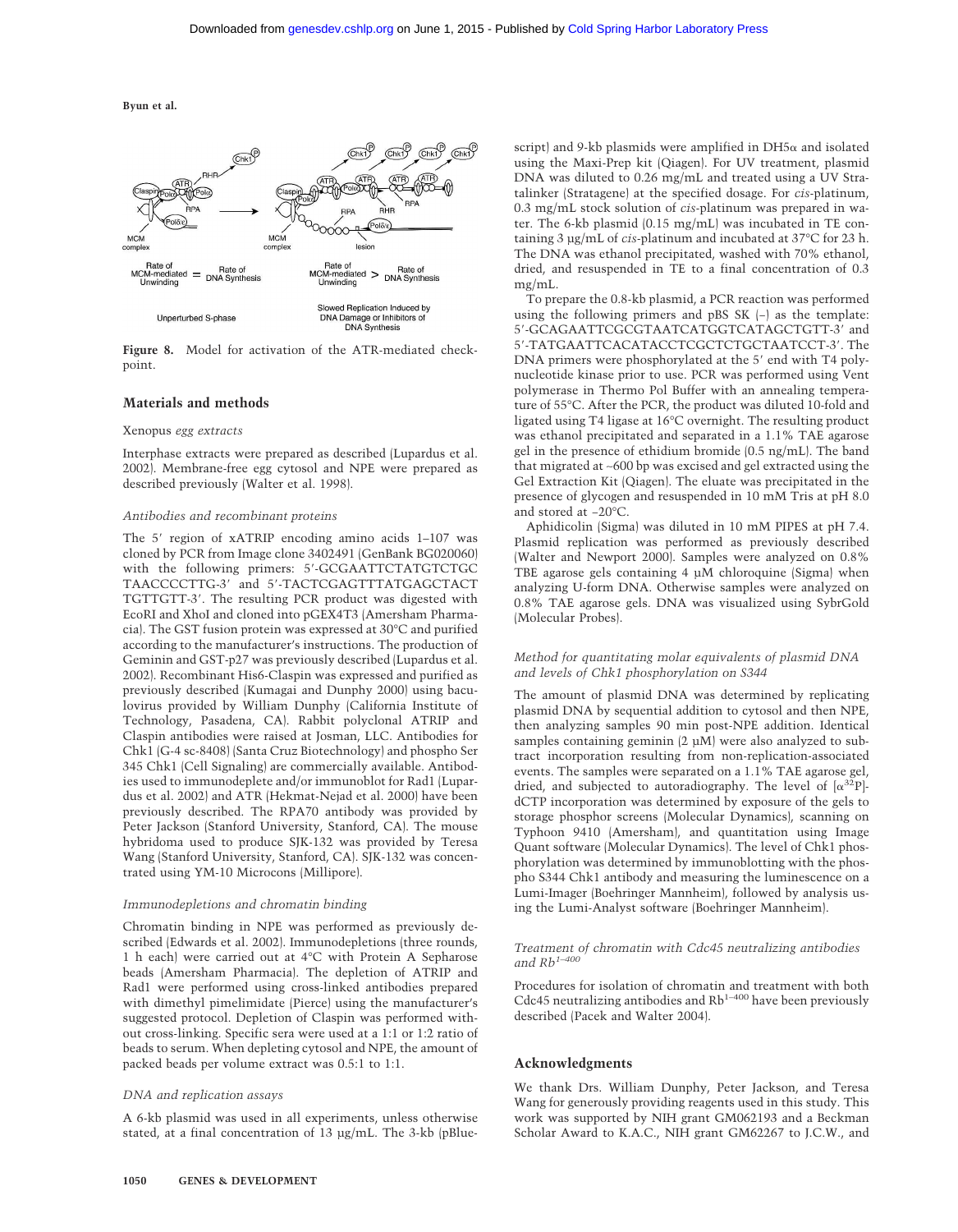NIH Training Grant 2 T32 HD07249 and DOD Breast Cancer Research Program grant 04-1-0311 to T.S.B. K.A.C. is a Leukemia and Lymphoma Society Scholar.

## **References**

- Arias, E.E. and Walter, J.C. 2005. Replication-dependent destruction of Cdt1 limits DNA replication to a single round per cell cycle in *Xenopus* egg extracts. *Genes* & *Dev.* **19:** 114–126.
- Bhaumik, D. and Wang, T.S. 1998. Mutational effect of fission yeast pol on cell cycle events. *Mol. Biol. Cell* **9:** 2107–2123.
- Cimprich, K.A. 2003. Fragile sites: Breaking up over a slowdown. *Curr. Biol.* **18:** R231–R233.
- Cliby, W.A., Roberts, C.J., Cimprich, K.A., Stringer, C.M., Lamb, J.R., Schreiber, S.L., and Friend, S.H. 1998. Overexpression of a kinase-inactive ATR protein causes sensitivity to DNA-damaging agents and defects in cell cycle checkpoints. *EMBO J.* **17:** 159–169.
- Cortez, D., Guntuku, S., Qin, J., and Elledge, S.J. 2001. ATR and ATRIP: Partners in checkpoint signaling. *Science* **294:** 1713– 1716.
- Cortez, D., Glick, G., and Elledge, S.J. 2004. Minichromosome maintenance proteins are direct targets of the ATM and ATR checkpoint kinases. *Proc. Natl. Acad. Sci.* **101:** 10078– 10083.
- Costanzo, V., Shechter, D., Lupardus, P.J., Cimprich, K.A., Gottesman, M., and Gautier, J. 2003. An ATR- and Cdc7 dependent DNA damage checkpoint that inhibits initiation of DNA replication. *Mol. Cell* **11:** 203–213.
- Edwards, M.C., Tutter, A.V., Cvetic, C., Gilbert, C.H., Prokhorova, T.A., and Walter, J.C. 2002. MCM2–7 complexes bind chromatin in a distributed pattern surrounding the origin recognition complex in *Xenopus* egg extracts. *J. Biol. Chem.* **277:** 33049–33057.
- Ellison, V. and Stillman, B. 2003. Biochemical characterization of DNA damage checkpoint complexes: Clamp loader and clamp complexes with specificity for 5 recessed DNA. *PLoS Biol.* **1:** 231–243.
- Guo, Z., Kumagai, A., Wang, S.X., and Dunphy, W.G. 2000. Requirement for ATR in phosphorylation of Chk1 and cell cycle regulation in response to DNA replication blocks and UV-damaged DNA in *Xenopus* egg extracts. *Genes* & *Dev.* **14:** 2745–2756.
- Hekmat-Nejad, M., You, Z., Yee, M.-C., Newport, J., and Cimprich, K.A. 2000. *Xenopus* ATR is a replication-dependent chromatin binding protein required for the DNA replication checkpoint. *Curr. Biol.* **10:** 1565–1573.
- Kartalou, M. and Essigmann, J.M. 2001. Recognition of cisplatin adducts by cellular proteins. *Mutat. Res.* **478:** 1–21.
- Katou, Y., Kanoh, Y., Bando, M., Noguchi, H., Tanaka, H., Ashikari, T., Sugimoto, K., and Shirahige, K. 2003. S-phase checkpoint proteins Tof1 and Mrc1 form a stable replication-pausing complex. *Nature* **424:** 1078–1083.
- Kondo, T., Wakayama, T., Naiki, T., Matsumoto, K., and Sugimoto, K. 2001. Recruitment of Mec1 and Ddc1 checkpoint proteins to double-strand breaks through distinct mechanisms. *Science* **294:** 867–870.
- Kumagai, A. and Dunphy, W.G. 2000. Claspin, a novel protein required for the activation of Chk1 during a DNA replication checkpoint response in *Xenopus* egg extracts. *Mol. Cell* **6:** 836–849.
- Labib, K. and Diffley, J.F. 2001. Is the MCM2–7 complex the eukaryotic DNA replication fork helicase? *Curr. Opin. Genet. Dev.* **11:** 64–70.
- Lee, J., Kumagai, A., and Dunphy, W.G. 2003. Claspin, a Chk1-

regulatory protein, monitors DNA replication on chromatin independently of RPA, ATR, and Rad17. *Mol. Cell* **11:** 329– 340.

- Liu, Q., Guntuku, S., Cui, X.S., Matsuoka, S., Cortez, D., Tamai, K., Luo, G., Carattini-Rivera, S., DeMayo, F., Bradley, A., et al. 2000. Chk1 is an essential kinase that is regulated by ATR and required for the G(2)/M DNA damage checkpoint. *Genes* & *Dev.* **14:** 1448–1459.
- Longhese, M.P., Neecke, H., Paciotti, V., Lucchini, G., and Plevani, P. 1996. The 70 kDa subunit of replication protein A is required for the G1/S and intra-S DNA damage checkpoints in budding yeast. *Nucleic Acids Res.* **24:** 3533–3537.
- Lonn, U. and Lonn, S. 1988. Extensive regions of single-stranded DNA in aphidicolin-treated melanoma cells. *Biochemistry* **27:** 566–570.
- Lucas, I., Chevrier-Miller, M., Sogo, J.M., and Hyrien, O. 2000. Mechanisms ensuring rapid and complete DNA replication despite random initiation in *Xenopus* early embryos. *J. Mol. Biol.* **296:** 769–786.
- Lupardus, P.J., Byun, T., Yee, M.C., Hekmat-Nejad, M., and Cimprich, K.A. 2002. A requirement for replication in activation of the ATR-dependent DNA damage checkpoint. *Genes* & *Dev.* **16:** 2327–2332.
- Marheineke, K. and Hyrien, O. 2004. Control of replication origin density and firing time in *Xenopus* egg extracts: Role of a caffeine-sensitive, ATR-dependent checkpoint. *J. Biol. Chem.* **279:** 28071–28081.
- Masuda, T., Mimura, S., and Takisawa, H. 2003. CDK- and Cdc45-dependent priming of the MCM complex on chromatin during S-phase in *Xenopus* egg extracts: Possible activation of MCM helicase by association with Cdc45. *Genes Cells* **8:** 145–161.
- McGarry, T.J. and Kirschner, M.W. 1998. Geminin, an inhibitor of DNA replication, is degraded during mitosis. *Cell* **93:** 1043–1053.
- Melo, J. and Toczyski, D. 2002. A unified view of the DNAdamage checkpoint. *Curr. Opin. Cell Biol.* **14:** 237–245.
- Melo, J.A., Cohen, J., and Toczyski, D.P. 2001. Two checkpoint complexes are independently recruited to sites of DNA damage in vivo. *Genes* & *Dev.* **15:** 2809–2821.
- Michael, W.M., Ott, R., Fanning, E., and Newport, J. 2000. Activation of the DNA replication checkpoint through RNA synthesis by primase. *Science* **289:** 2133–2137.
- Mimura, S., Masuda, T., Matsui, T., and Takisawa, H. 2000. Central role for cdc45 in establishing an initiation complex of DNA replication in *Xenopus* egg extracts. *Genes Cells* **5:** 439–452.
- Moore, P.D., Bose, K.K., Rabkin, S.D., and Strauss, B.S. 1981. Sites of termination of in vitro DNA synthesis on ultraviolet- and N-acetylaminofluorene-treated  $\upphi$  X174 templates by prokaryotic and eukaryotic DNA polymerases. *Proc. Natl. Acad. Sci.* **78:** 110–114.
- Pacek, M. and Walter, J.C. 2004. A requirement for MCM7 and Cdc45 in chromosome unwinding during eukaryotic DNA replication. *EMBO J.* **23:** 3667–3676.
- Pape, T., Meka, H., Chen, S., Vicentini, G., van Heel, M., and Onesti, S. 2003. Hexameric ring structure of the full-length archaeal MCM protein complex. *EMBO Rep.* **4:** 1079–1083.
- Pellicioli, A., Lucca, C., Liberi, G., Marini, F., Lopes, M., Plevani, P., Romano, A., DiFiore, P.P., and Foiani, M. 1999. Activation of Rad53 kinase in response to DNA damage and its effect in modulating phosphorylation of the lagging strand DNA polymerase. *EMBO J.* **18:** 6561–6572.
- Prokhorova, T.A., Mowrer, K., Gilbert, C.H., and Walter, J.C. 2003. DNA replication of mitotic chromatin in *Xenopus* egg extracts. *Proc. Natl. Acad. Sci.* **100:** 13241–13246.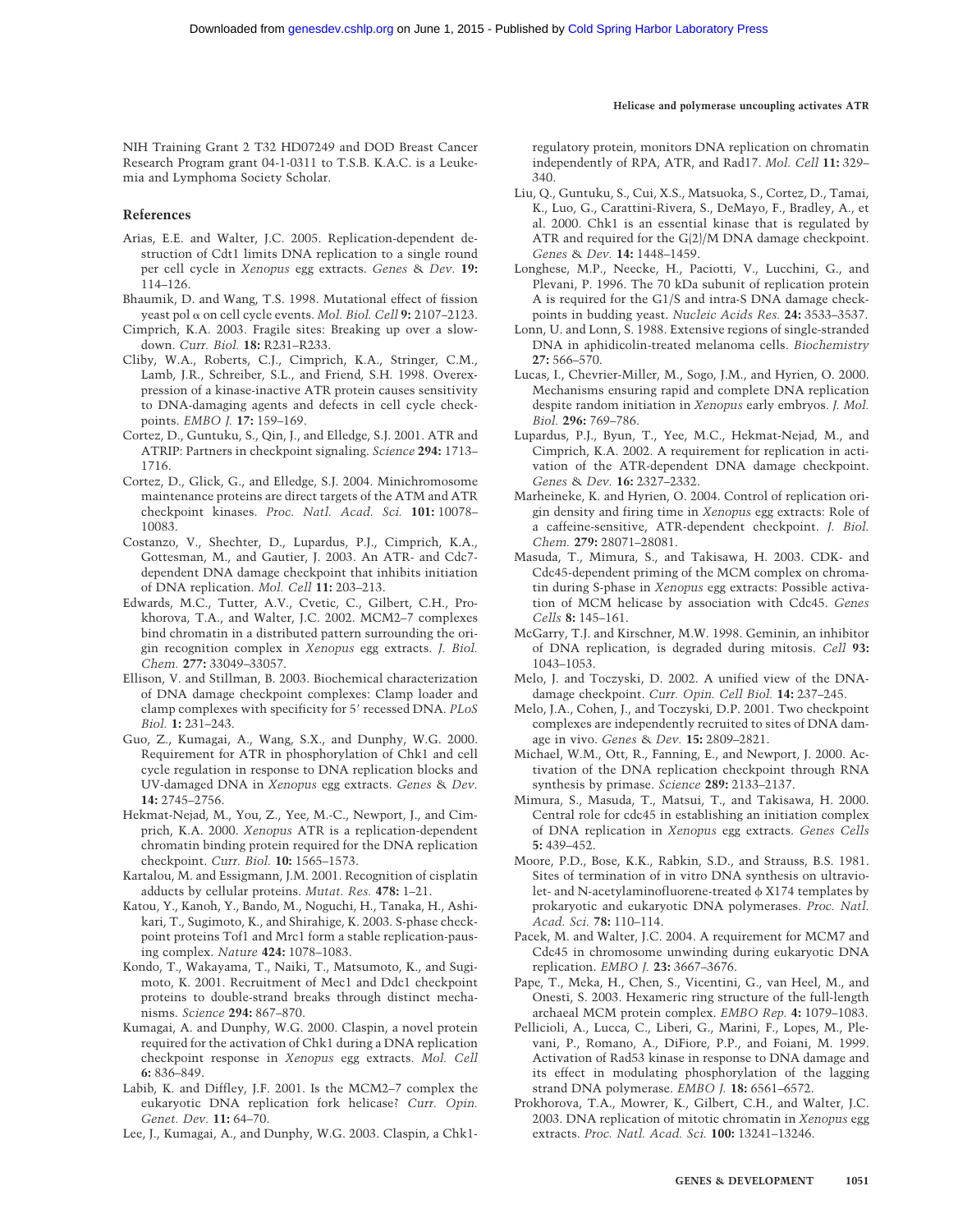- Scudiero, D. and Strauss, B. 1974. Accumulation of singlestranded regions in DNA and the block to replication in a human cell line alkylated with methyl methane sulfonate. *J. Mol. Biol.* **83:** 17–34.
- Sheaff, R., Ilsley, D., and Kuchta, R. 1991. Mechanism of DNA polymerase inhibition by aphidicolin. *Biochemistry* **30:** 8590–8597.
- Shechter, D., Costanzo, V., and Gautier, J. 2004a. ATR and ATM regulate the timing of DNA replication origin firing. *Nat. Cell Biol.* **6:** 648–655.
- Shechter, D., Ying, C.Y., and Gautier, J. 2004b. DNA unwinding is an MCM complex-dependent and ATP hydrolysis-dependent process. *J. Biol. Chem.* **279:** 45586–45593.
- Sherr, C.J. 2004. Principles of tumor suppression. *Cell* **116:** 235– 246.
- Shimada, K., Pasero, P., and Gasser, S.M. 2002. ORC and the intra-S-phase checkpoint: A threshold regulates Rad53p activation in S phase. *Genes* & *Dev.* **16:** 3236–3252.
- Sogo, J.M., Lopes, M., and Foiani, M. 2002. Fork reversal and ssDNA accumulation at stalled replication forks owing to checkpoint defects. *Science* **297:** 599–602.
- Sterner, J.M., Dew-Knight, S., Musahl, C., Kornbluth, S., and Horowitz, J.M. 1998. Negative regulation of DNA replication by the retinoblastoma protein is mediated by its association with MCM7. *Mol. Cell. Biol.* **18:** 2748–2757.
- Stewart, B.W. and Hristoforidis, C. 1987. Persistent structural change in replicating hepatic DNA isolated from diethylnitrosamine-treated rats. *Cancer Lett.* **35:** 263–269.
- Stokes, M.P., Van Hatten, R., Lindsay, H.D., and Michael, W.M. 2002. DNA replication is required for the checkpoint response to damaged DNA in *Xenopus* egg extracts. *J. Cell Biol.* **158:** 863–872.
- Tanaka, S., Hu, S.Z., Wang, T.S., and Korn, D. 1982. Preparation and preliminary characterization of monoclonal antibodies against human DNA polymerase . *J. Biol. Chem.* **257:** 8386–8390.
- Tercero, J.A., Longhese, M.P., and Diffley, J.F. 2003. A central role for DNA replication forks in checkpoint activation and response. *Mol. Cell* **11:** 1323–1336.
- Tsao, C.C., Geisen, C., and Abraham, R.T. 2004. Interaction between human MCM7 and Rad17 proteins is required for replication checkpoint signaling. *EMBO J.* **23:** 4660–4669.
- Veaute, X., Mari-Giglia, G., Lawrence, C.W., and Sarasin, A. 2000. UV lesions located on the leading strand inhibit DNA replication but do not inhibit SV40 T-antigen helicase activity. *Mutat. Res.* **459:** 19–28.
- Walter, J.C. 2000. Evidence for sequential action of cdc7 and cdk2 protein kinases during initiation of DNA replication in *Xenopus* egg extracts. *J. Biol. Chem.* **275:** 39773–39778.
- Walter, J. and Newport, J. 2000. Initiation of eukaryotic DNA replication: Origin unwinding and sequential chromatin association of Cdc45, RPA, and DNA polymerase  $\alpha$ . *Mol. Cell* **5:** 617–627.
- Walter, J., Sun, L., and Newport, J. 1998. Regulated chromosomal DNA replication in the absence of a nucleus. *Mol. Cell* **1:** 519–529.
- Ward, I.M., Minn, K., and Chen, J. 2004. UV-induced ataxiatelangiectasia-mutated and Rad3-related (ATR) activation requires replication stress. *J. Biol. Chem.* **279:** 9677–9680.
- Yagura, T., Tanaka, S., Kozu, T., Seno, T., and Korn, D. 1983. Tight association of DNA primase with a subspecies of mouse DNA polymerase α. *J. Biol. Chem.* **258:** 6698–6700.
- You, Z., Kong, L., and Newport, J. 2002. The role of singlestranded DNA and polymerase  $\alpha$  in establishing the ATR, Hus1 DNA replication checkpoint. *J. Biol. Chem.* **277:** 27088–27093.
- Zhao, H. and Piwnica-Worms, H. 2001. ATR-mediated checkpoint pathways regulate phosphorylation and activation of human Chk1. *Mol. Cell. Biol.* **21:** 4129–4139.
- Zhou, B.B. and Elledge, S.J. 2000. The DNA damage response: Putting checkpoints in perspective. *Nature* **408:** 433–439.
- Zou, L. and Elledge, S.J. 2003. Sensing DNA damage through ATRIP recognition of RPA–ssDNA complexes. *Science* **300:** 1542–1548.
- Zou, L., Cortez, D., and Elledge, S.J. 2002. Regulation of ATR substrate selection by Rad17-dependent loading of Rad9 complexes onto chromatin. *Genes* & *Dev.* **16:** 198–208.
- Zou, L., Liu, D., and Elledge, S.J. 2003. Replication protein Amediated recruitment and activation of Rad17 complexes. *Proc. Natl. Acad. Sci.* **100:** 13827–13832.